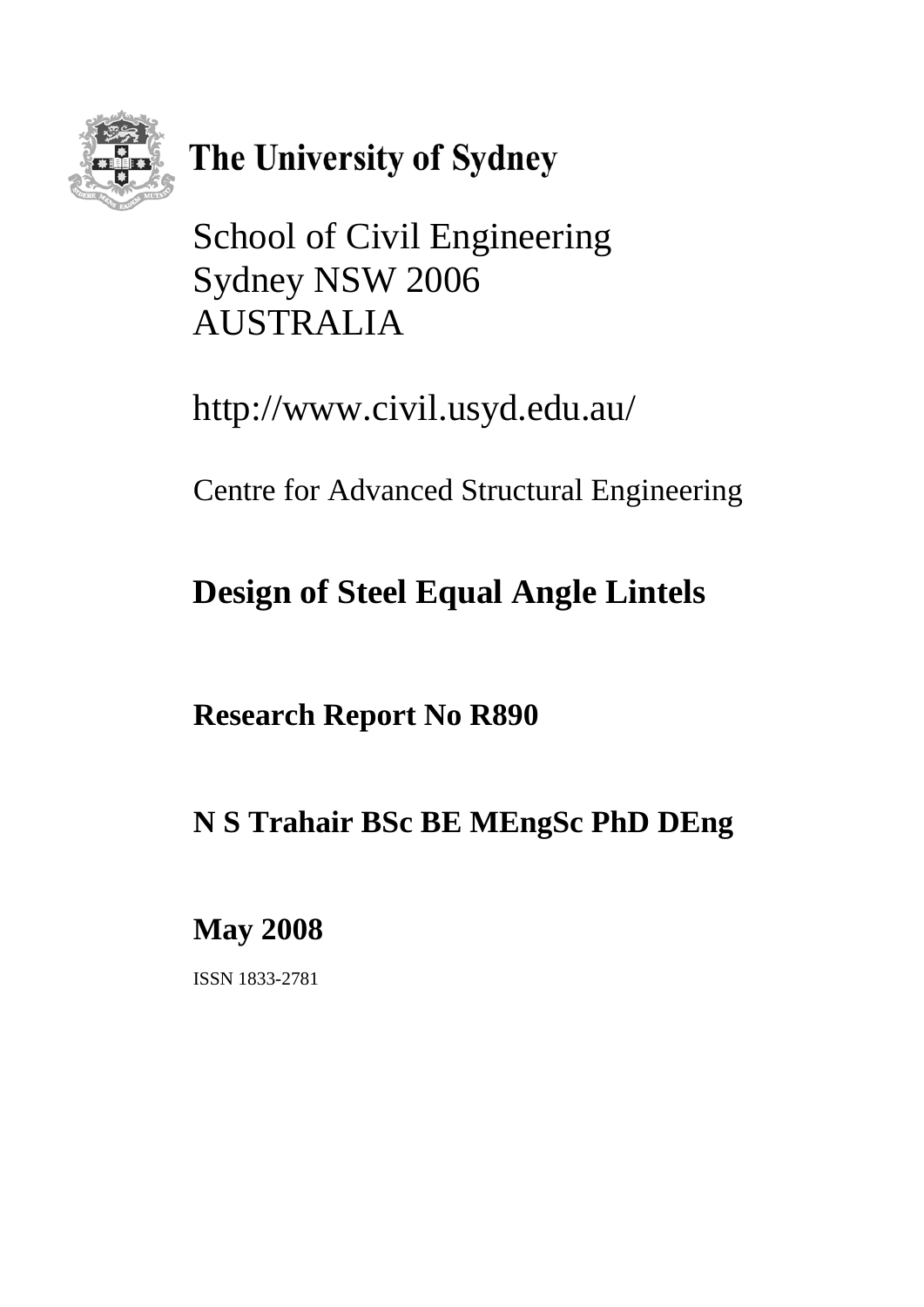

The University of Sydney

## **School of Civil Engineering Centre for Advanced Structural Engineering http://www.civil.usyd.edu.au/**

# **Design of Steel Equal Angle Lintels**

# **Research Report No R890**

# **N S Trahair BSc BE MEngSc PhD DEng**

## **May 2008**

## **Abstract:**

Single equal angle steel beams are often used as lintels to support eccentric loading acting normal to one flange. This loading causes combined biaxial bending and torsion, which is not allowed for in most steel design codes. Instead, approximate methods based somewhat loosely on past research studies have been used to develop design approximations and tables.

This paper reviews past research on single equal angle beams used as lintels and develops an improved method of predicting their strengths which includes the effects of initial twist rotations, eccentric loads, and large twist rotations, and utilizes the plastic capacities of compact beams. The strengths predicted are significantly higher than those of previous approximations. More accurate strength approximations are proposed, and suggestions are made for serviceability design.

**Keywords:** angles, beams, bending, buckling, design, elasticity, member strength, moments, serviceability, steel, torsion.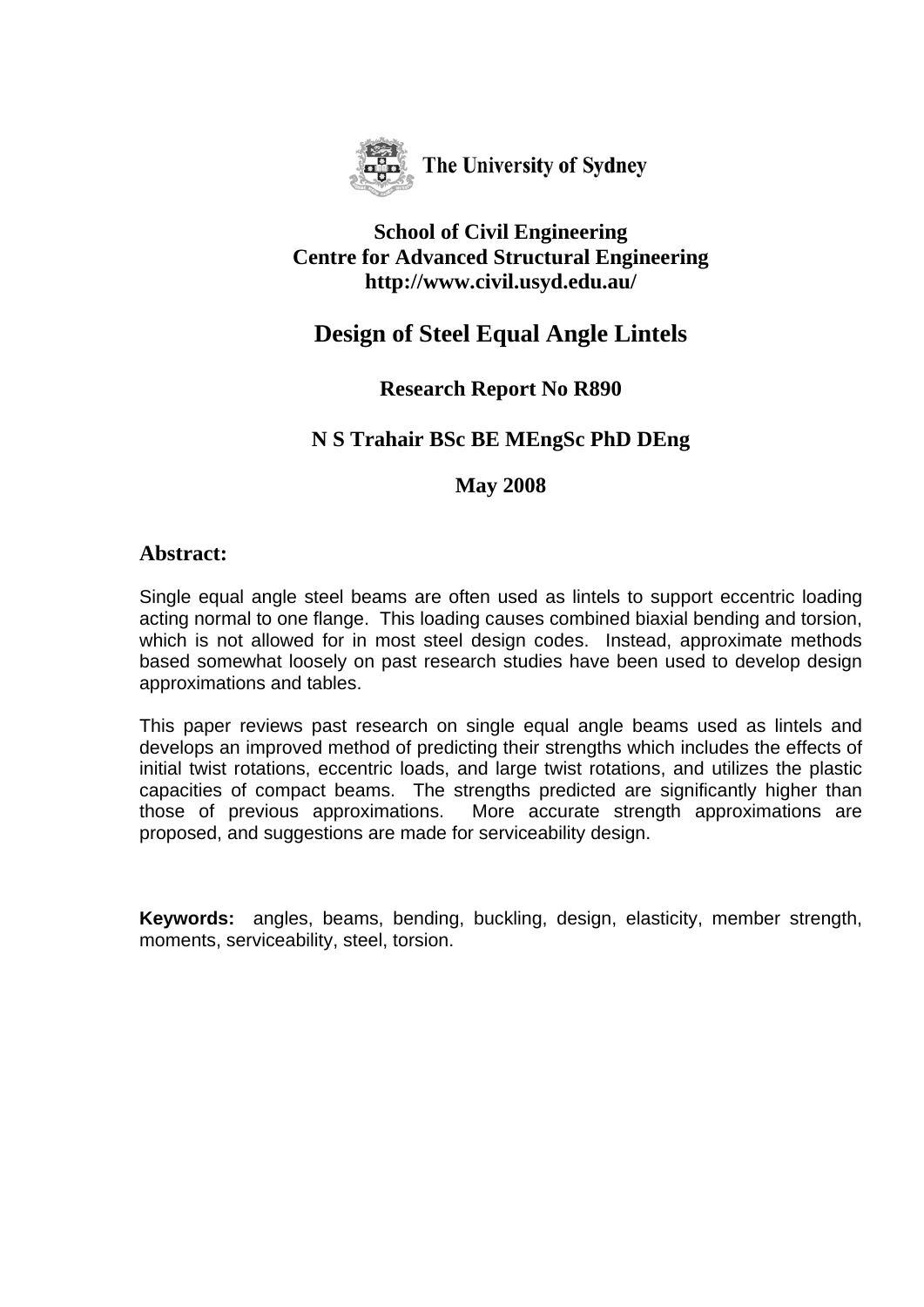# **Copyright Notice**

#### **Design of Steel Equal Angle Lintels**

© 2008 N.S.Trahair N.Trahair@civil.usyd.edu.au

This publication may be redistributed freely in its entirety and in its original form without the consent of the copyright owner.

Use of material contained in this publication in any other published works must be appropriately referenced, and, if necessary, permission sought from the author.

ISSN 1833-2781

Published by: School of Civil Engineering The University of Sydney Sydney NSW 2006 AUSTRALIA

May 2008

http://www.civil.usyd.edu.au

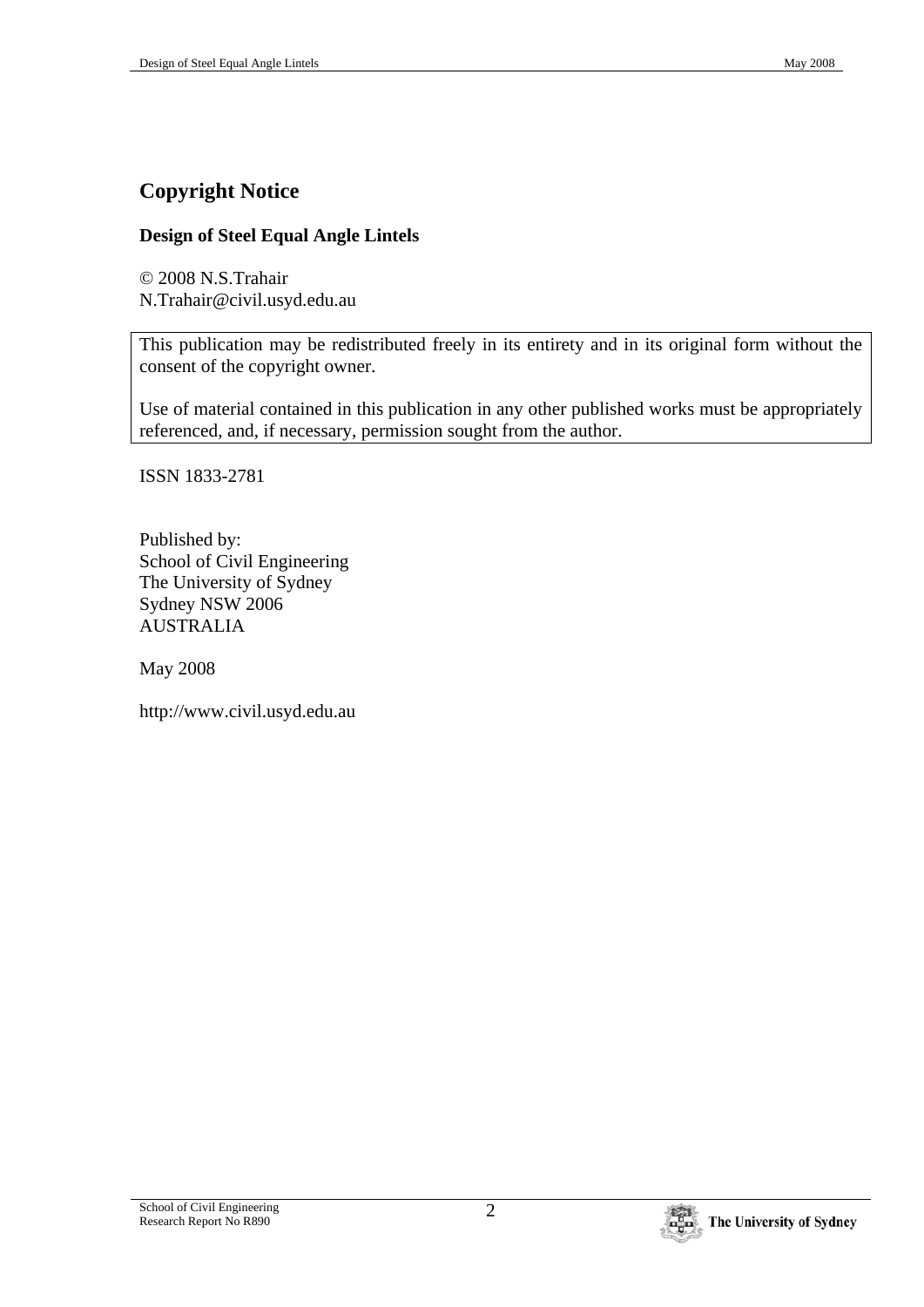## **1 INTRODUCTION**

Single equal angle steel beams are often used as lintels to support eccentric loading normal to one flange, as shown in Fig. 1. This loading does not act parallel to a principal plane and so causes combined biaxial bending and torsion, which is not allowed for in most steel design codes (AISC, 2005a; BSI, 2000, 2005; SA, 1998). Instead, approximate methods based somewhat loosely on past research studies (Leigh and Lay, 1969, 1970a, b; Goh, Dayawansa, and Bennetts, 1991) have been used to develop design approximations (AISC, 2005a) and tables (Australian Institute of Steel Construction, 1987, 1999).

The behaviour of lintels depends on their loading and restraint. Lintels which are restrained laterally and prevented from twisting may fail by yielding or local buckling, and can easily be designed for the primary bending moments or for shear and bearing forces (Trahair, 2002a, b). Unrestrained lintels are not so easily designed, because non-linearities, such as those which cause lateral buckling and those due to monosymmetry, enhance the primary twist rotations, which themselves enhance the bending moments. These enhancements are difficult to predict.

This paper reviews past research on unrestrained compact single equal angle beams used as lintels. It develops an improved method of predicting their enhanced bending moments which includes the effects of eccentric loads, lateral buckling influences, monosymmetry, initial twist rotations, and large twist rotations. The predictions of this method are used in formulations of the plastic capacities of compact beams to predict their nominal strengths. These are significantly higher than those of the AISC (2005a). Simple approximations for the nominal design strengths are proposed. Serviceability design is briefly considered.

# **2 PREVIOUS RESEARCH**

## **2.1 Leigh and Lay (1969, 1970a)**

In their 1970a report, Leigh and Lay extended their previous research (1969) on the biaxial bending of straight steel equal angle beams loaded in uniform bending in the plane of one of the angle legs to unequal angles. They developed exact equations for the small deformation elastic non-linear deflections and twist rotations. They used these to predict the moments developed, even though some very large twist rotations were calculated.

Leigh and Lay (1970a) used their moment calculations to develop working stress design recommendations based on "first yield" at a maximum permissible stress of 0.66  $f<sub>v</sub>$  (in which  $f<sub>v</sub>$  is the yield stress), which ignores significant reserves of strength at full plasticity but does not fully allow for the increased non-linearities that occur near failure. The effects of geometrical imperfections such as initial crookedness or twist were not considered in the non-linear analysis, although initial twist rotations and linear twist rotations caused by eccentric loads were considered for addition to the non-linear twist rotations.

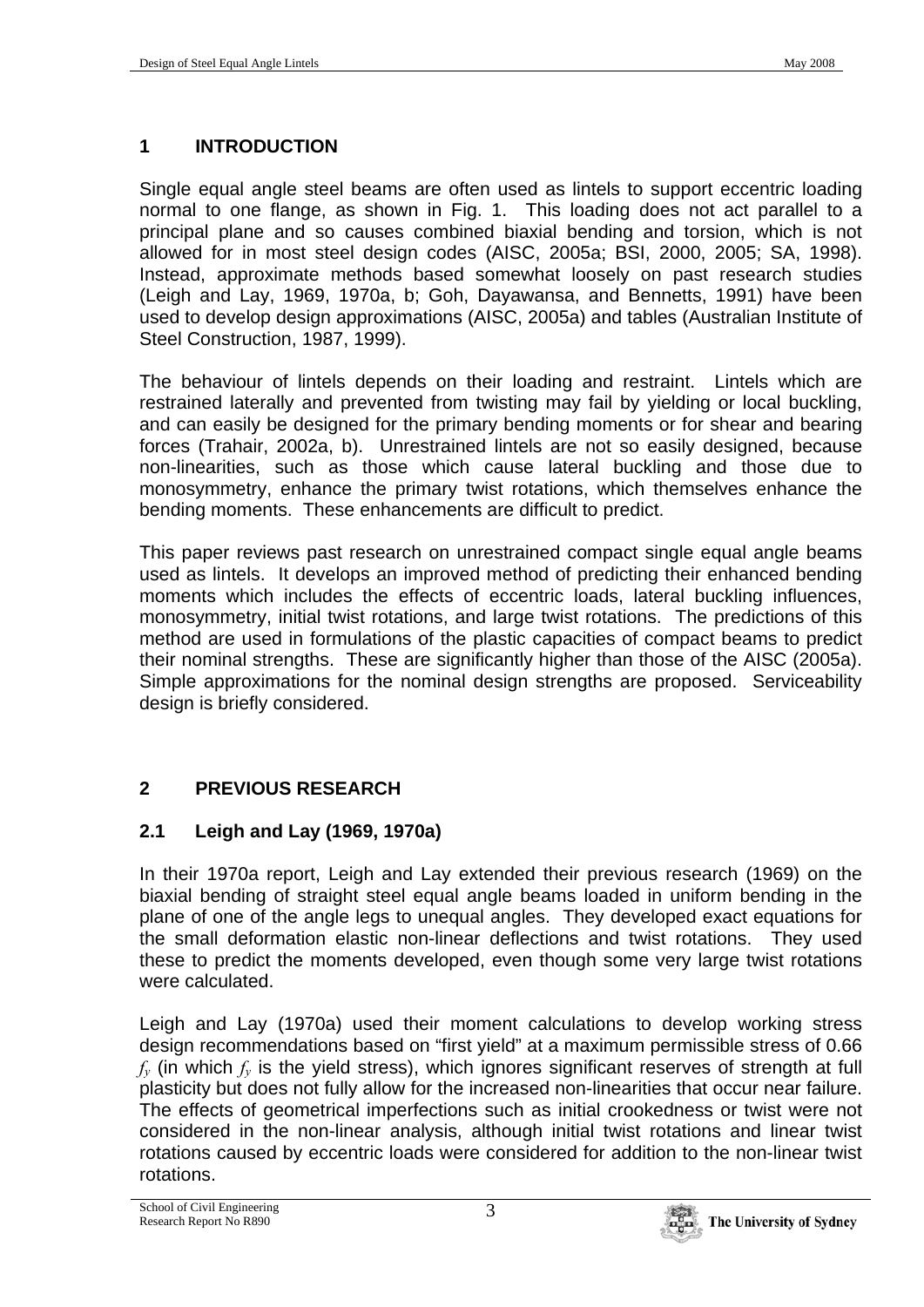This research would be improved by including the additional twist rotations (initial and those due to eccentric loads) in the non-linear analysis, by replacing the working stress "first yield" strength criterion by one of full plastic failure of the most heavily loaded cross-section, and by allowing for the large twist rotations that develop.

## **2.2 Goh, Dayawansa, and Bennetts (1991)**

Goh, Dayawansa, and Bennetts sought to revise the working stress design findings of Leigh and Lay (1969, 1970a, b) for limit states design. For this they carried out iterative numerical non-linear analyses of the elastic biaxial bending and torsion of simply supported single angle beams with uniformly distributed loads acting near the centre of the horizontal flange at an eccentricity of *b*/2 from the shear centre. Initial crookedness and twist were ignored. Their method includes the effects of large rotations and load height but appears to ignore any monosymmetry of the cross-section.

They considered that the beam capacity was reached when the most highly loaded section of the beam just satisfied an approximate biaxial bending section capacity equation which for compact beams was based on a combination of the principal axis full plastic moments. They found that equal angles were significantly stronger when the horizontal leg was down than when it was up.

This research would be improved by including monosymmetry effects and initial twist rotations in the non-linear analysis, and by replacing the biaxial bending section capacity criterion by one of full plastic failure of the most heavily loaded cross-section.

## **2.3 Trahair (2007)**

Trahair (2007) developed an approximation for the elastic non-uniform biaxial bending and torsion of equal angle beams under uniform bending and linear torque, from which he developed an approximation for the strengths of single angle beams under uniformly distributed eccentric loads. The effects on initial twisting and load height were included but the monosymmetry of the section was ignored. The initial twist magnitudes were such that when the method was applied to beams loaded in the stiffer principal plane it would predict the lateral buckling design strengths proposed in Trahair (2003) which allowed for the effects of geometrical and material imperfections. The effects of the moment distribution and load height on the lateral buckling strengths were allowed for by making appropriate adjustments to the elastic lateral buckling moments.

He considered that the capacity of a compact beam was reached when the most highly loaded section of the beam just satisfied the exact fully plastic biaxial bending section capacity equation (Trahair, 2002a). He also found that equal angles were significantly stronger when the horizontal leg was down than when it was up.

This research would be improved by including monosymmetry effects and allowing for the large twist rotations that develop.

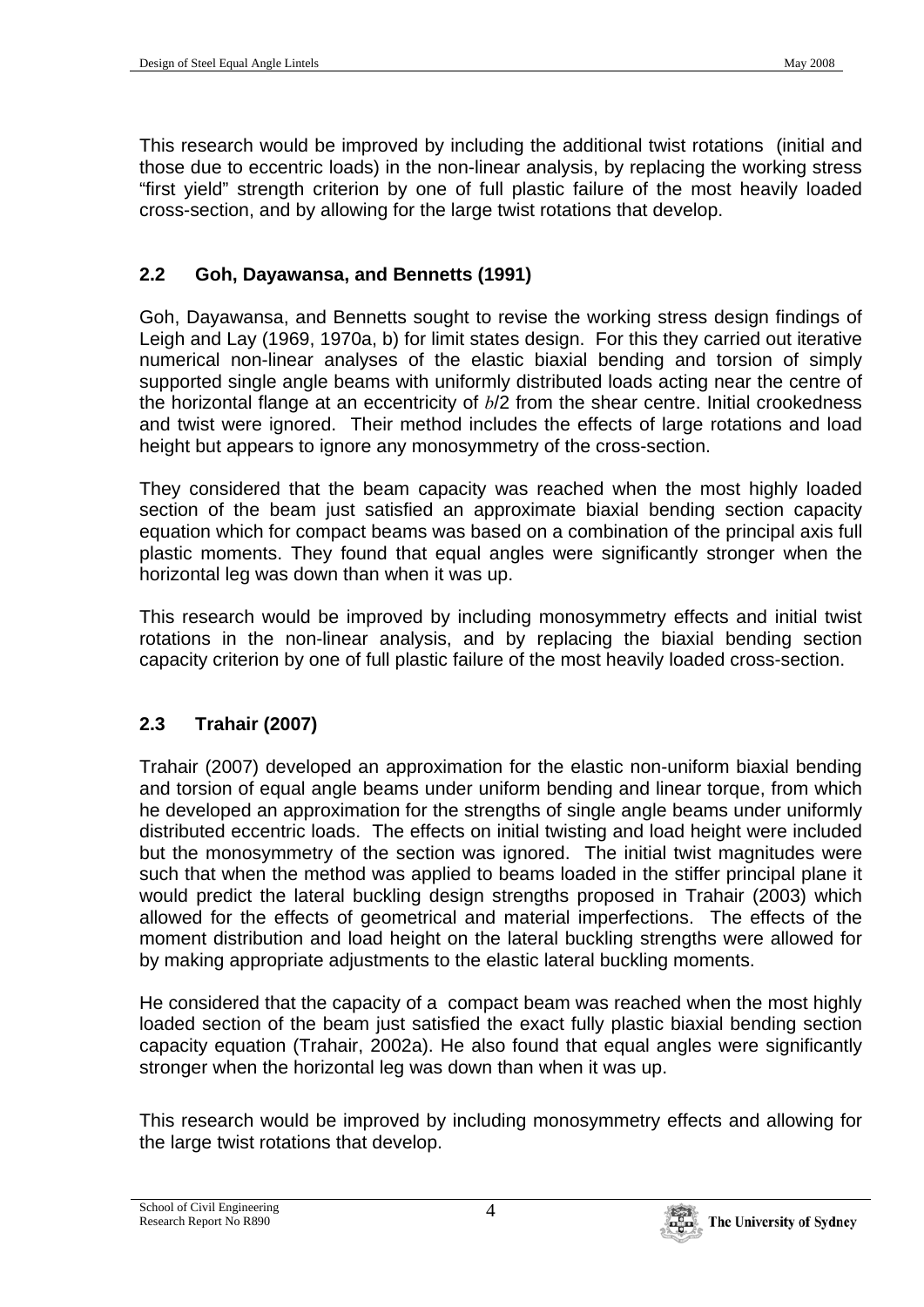## **3 ELASTIC ANALYSIS**

## **3.1 General**

An elastic simply supported equal angle section beam of length *L* and initial twist φ*<sup>i</sup>* given by

$$
\phi_i = \phi_{i0} (1 - 4z^2 / L^2) \tag{1}
$$

in which *z* is the distance along the beam measured from mid-span, is shown in Fig. 2. The beam has equal and opposite end moments *M*, *M* causing uniform bending in the initial *yz*, *xz* principal planes (so that the resultant moment √2*M* acts in the plane of the horizontal leg) and a uniformly distributed torque per unit length *m*. These moments provide a conservative model for the more common uniformly distributed loading shown in Fig. 1.

The large twist rotation differential equations of equilibrium for biaxial bending and torsion are

$$
\begin{Bmatrix}\n-EI_x v^u \\
EI_y u^u \\
GJ(\phi - \phi_i)^i\n\end{Bmatrix} = \begin{bmatrix}\n\cos \phi & \sin \phi & 0 \\
-\sin \phi & \cos \phi & 0 \\
u^i & v^i + \beta_y \phi^i & 1\n\end{bmatrix} \begin{bmatrix} M \\ M \\ M_z \end{bmatrix}
$$
\n(2)

in which  $<sup>i</sup>$  indicates differentiation with respect to  $z$ ,</sup>

$$
M_z = - m z \tag{3}
$$

is the variation of the axial torque caused by the distributed torque *m*, *E* and *G* are the Young's and shear moduli of elasticity, *Ix* and *Iy* are the second moments of area about the principal *x*, *y* axes, *u* and *y* are the shear centre deflections in the *x*, *y* directions,  $\phi$ is the total angle of twist rotation, and  $\beta_{\nu}$  is the monosymmetry section constant given by

$$
\beta_y = \frac{1}{I_y} \int_A x(x^2 + y^2) dA - 2x_0 \tag{4}
$$

in which  $x_0$  is the shear centre coordinate.

In Equations 2, the left hand sides represent the internal resistances to bending and torsion, while the right hand sides represent the first- and second-order actions resulting from the applied actions  $M$ ,  $M$ , and  $M$ <sub>z</sub>, the small deflections  $u$ ,  $v$ , and the twist rotations  $\phi$ . The first two of Equations 2 omit second-order moment components of the applied torque *Mz* which Trahair and Teh (2001) found to be small. The third of Equations 2 omits a large twist rotation resistance  $EI_n(\phi^i)^3/2$  (Trahair, 2005) because the non-linear "Wagner" section constant  $I_n = b^5t/90$  is quite small for equal angle sections, in which *b* is the leg length and *t* the thickness of the section.

The deflections *u*, *v* can be eliminated from Equations 2, whence

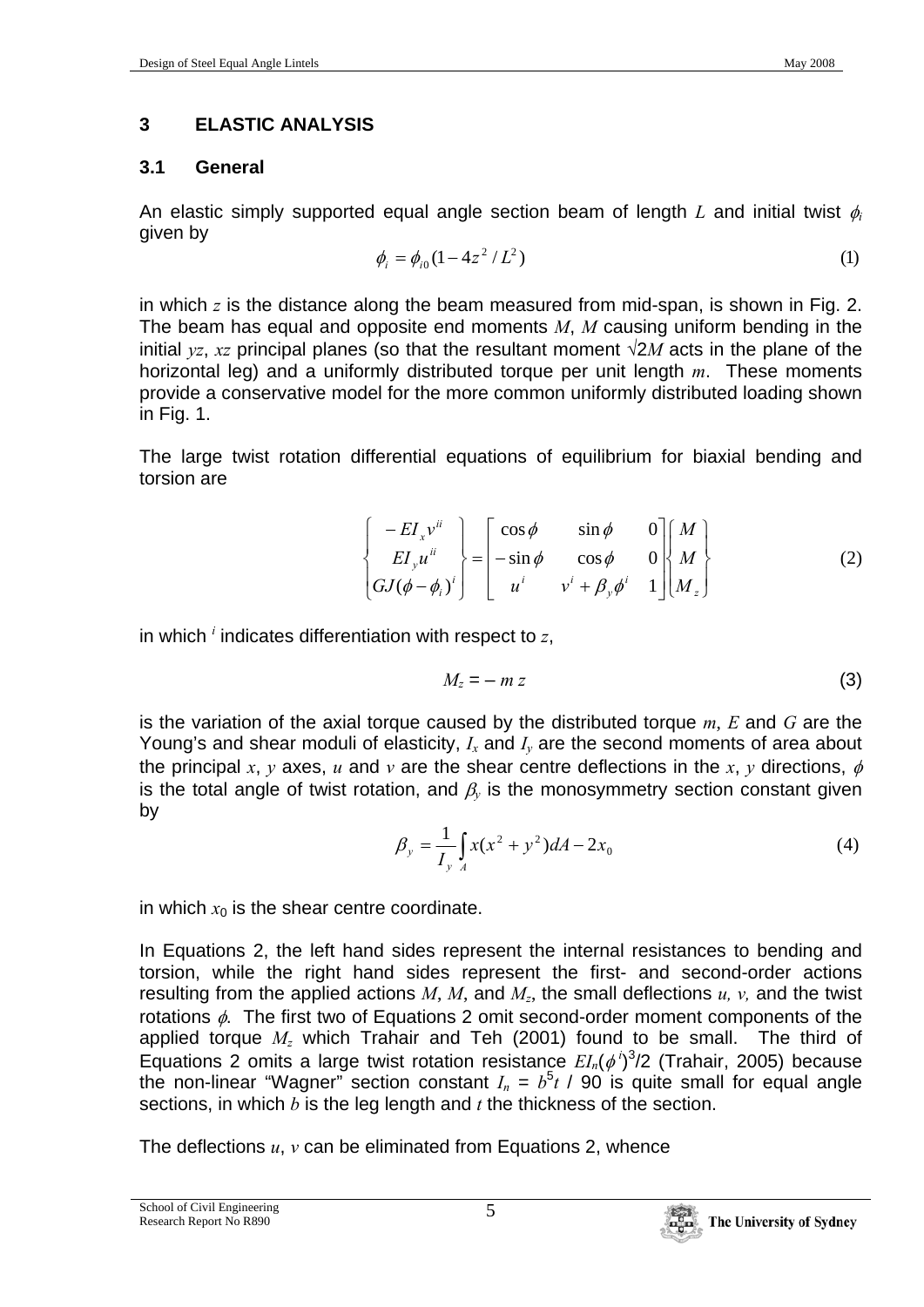$$
\phi^{ii} + \sin \phi \frac{M^2 (1/EI_y + 1/EI_x)}{(GJ - M\beta_y)} \n= \cos \phi \frac{M^2 (1/EI_y - 1/EI_x)}{(GJ - M\beta_y)} - \frac{8GJ(\phi_{i0} + \phi_{e0})/L^2}{(GJ - M\beta_y)}
$$
\n(5)

in which

$$
\phi_{e0} = mL^2 / 8GJ \tag{6}
$$

The principal axis bending moments are greatest at mid-span, and can be obtained from Equations 2 as

$$
M_x = M(\cos\phi_0 + \sin\phi_0) \tag{7a}
$$

$$
M_y = M(\cos\phi_0 - \sin\phi_0) \tag{7b}
$$

in which  $\phi_0$  is the value of  $\phi$  at mid-span.

#### **3.3 Small Twist Rotations**

If the twist rotations are small, then the terms  $\cos \phi$  and  $\sin \phi$  can be replaced by 1 and  $\phi$ respectively, and when there is no initial twist  $(\phi_i = 0)$  and no continuous torque  $(\phi_{e0} = 0)$ , then Equation 5 becomes

$$
\phi^{ii} + \phi \frac{M^2 (1/EI_y + 1/EI_x)}{(GJ - M\beta_y)} = \frac{M^2 (1/EI_y - 1/EI_x)}{(GJ - M\beta_y)}
$$
(8)

The solution of Equation 8 which satisfies the boundary conditions  $(\phi')_0 = (\phi)_{L/2} = 0$  for simple supports is given by

$$
\phi = -\frac{a_1^2}{a_2^2} \left( \frac{(\cos a_2 z - \cos a_2 L/2)}{\cos a_2 L/2} \right)
$$
(9)

in which

$$
a_1^2 = \frac{M^2 (1/EI_y - 1/EI_x)}{(GJ - M\beta_y)}
$$
(10*a*)

$$
a_2^2 = \frac{M^2 (1/EI_y + 1/EI_x)}{(GJ - M\beta_y)}
$$
(10b)

The central total twist rotation at  $z = 0$  is



School of Civil Engineering School of Civil Engineering<br>Research Report No R890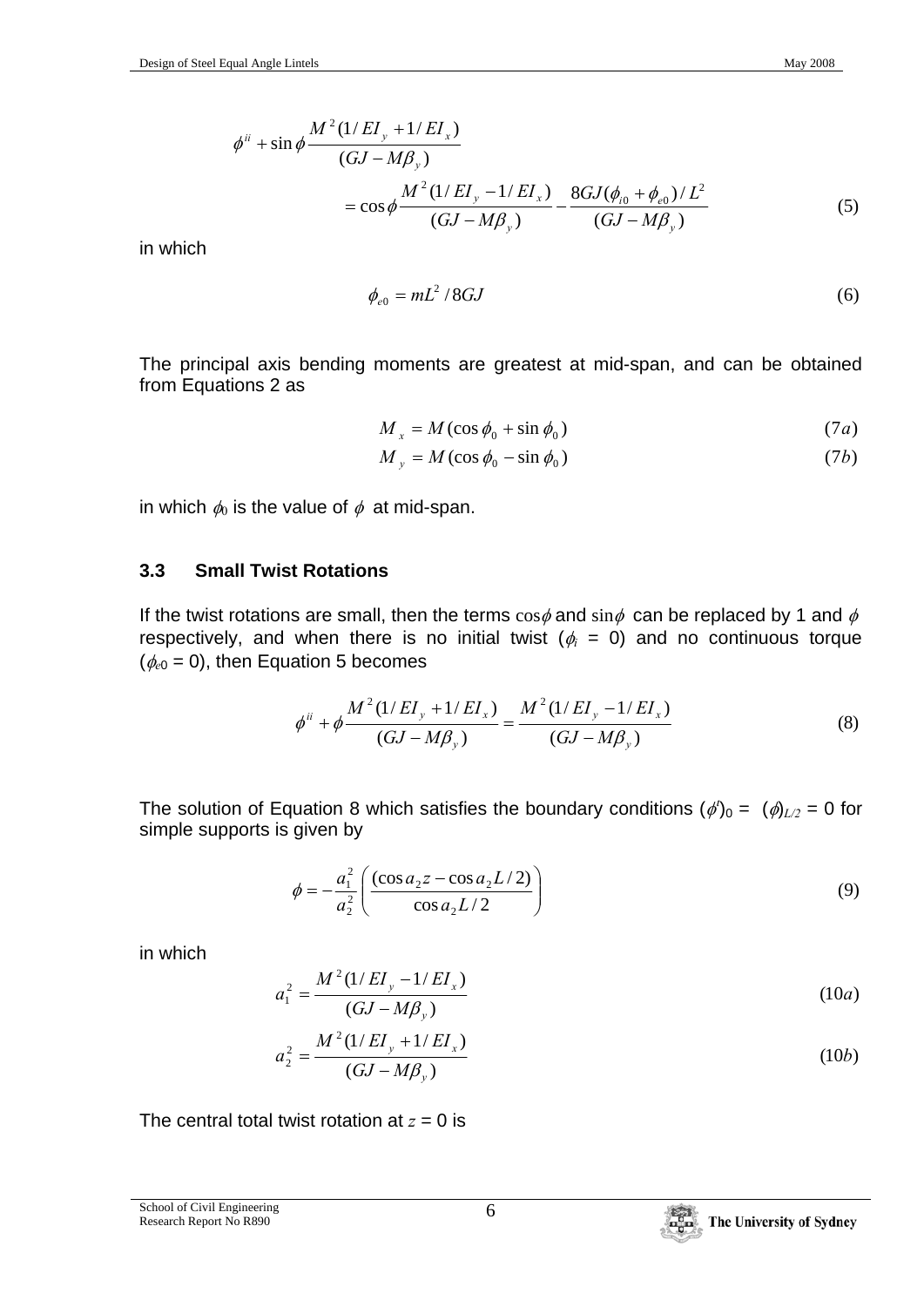$$
\phi_0 = -\frac{a_1^2}{a_2^2} \left( \frac{1 - \cos a_2 L/2}{\cos a_2 L/2} \right) \tag{11}
$$

which is always negative (counter-clockwise in Fig. 2b) and approaches infinity at a limiting moment given by

$$
M_{L} = M_{yz} \left\{ \sqrt{\left\{ 0.8 + \left( \frac{0.4 M_{yz} \beta_{y}}{GJ} \right)^{2} \right\} - \frac{0.4 M_{yz} \beta_{y}}{GJ} \right\}}
$$
(12)

in which

$$
M_{yz} = \sqrt{\pi^2 EI_y GJ/L^2}
$$
 (13)

Equations 9−13 are equivalent to those obtained by Leigh and Lay (1969, 1970a).

The small rotation central principal axis moments are

$$
M_x = M(1 + \phi_0) \tag{14a}
$$

$$
M_y = M(1 - \phi_0) \tag{14b}
$$

The small rotation behaviour has been evaluated for the example 95 x 95 x 10 x 8000 equal angle beam whose properties are given in Fig. 3. The beam's horizontal flange is down, and the monosymmetry section constant  $\beta_{\nu}$  is positive. In this case the effect of monosymmetry is to decrease the effective torsional rigidity from *GJ* to *GJ*− *M*β*y*, and consequently to increase the (negative) twist rotations and decrease the limiting moment  $M_L$  in comparison with those for a beam whose horizontal flange is up (negative β*y*).

The variations of the central twist rotation  $-\phi_0$  with the values of the applied moments M are shown in Fig. 4. It can be seen that the (negative) twist rotation commences at the beginning of loading, and that while it is very small at first, it increases rapidly and becomes very large near the limiting moment  $M_L$  = 8.34 kNm. These large rotations violate the assumption of small rotations and the approximations of  $cos\phi = 1$  and  $\sin \phi = \phi$  are no longer valid.

Also shown in Fig. 4 are the variations of the central principal axis moments *Mx*, *My* with the value of the central twist rotation  $-\phi_0$ . At low values of  $-\phi_0$ , these are nearly equal to the applied moments *M* but they diverge as  $-\phi_0$  increases, with  $M_v$  accelerating, but  $M_x$ decelerating and then decreasing. When  $-\phi_0$  reaches  $\pi/4$ ,  $M_x = 0$  and the resultant of the applied moments *M* acts about the beam's minor principal axis, and in its weakest plane.

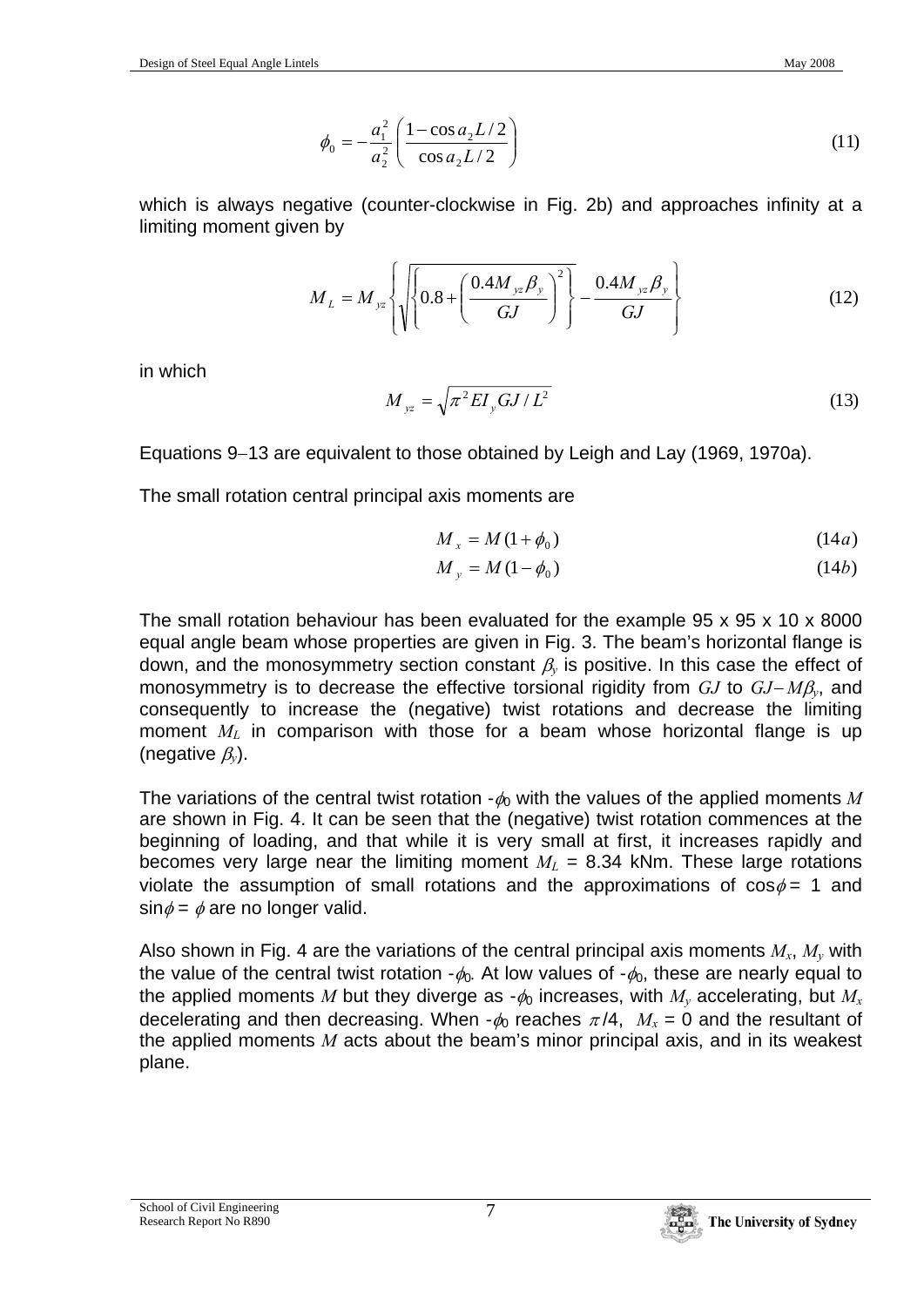## **3.4 Large Twist Rotations**

Closed form solutions of Equation 5 for large twist rotations are unknown, but approximate solutions may be obtained by using the limited Taylor series expansion

$$
\phi = \phi_0 + \phi_0^{ii} \frac{z^2}{2} + \phi_0^{iv} \frac{z^4}{24} + \phi_0^{vi} \frac{z^6}{720} + \phi_0^{viii} \frac{z^8}{40320}
$$
(15)

in which

$$
\phi_0^{ii} = B - \frac{GJ}{(GJ - M\beta_y)} \frac{8(\phi_{i0} - \phi_{e0})}{L^2}
$$
 (16*a*)

$$
B = a_1^2 \cos \phi_0 - a_2^2 \sin \phi_0 \tag{16b}
$$

$$
\phi_0^{iv} = -B(a_1^2 \sin \phi_0 + a_2^2 \sin \phi_0)
$$
 (16c)

$$
\phi_0^{\nu i} = (\phi_0^{\nu i})^2 / B \tag{16d}
$$

$$
\phi_0^{\text{viii}} = \phi_0^{\text{vi}} \phi_0^{\text{iv}} / B - 30B^2 \phi_0^{\text{iv}}
$$
 (16e)

The boundary condition  $\phi_{L/2} = 0$  requires that

$$
0 = \phi_0 + \phi_0^{ii} \frac{L^2}{8} + \phi_0^{iv} \frac{L^4}{384} + \phi_0^{vi} \frac{L^6}{46080} + \phi_0^{viii} \frac{L^8}{10321020}
$$
 (17)

Equation 17 is a non-linear equation which relates the moment *M* to the twist rotations  $\phi_0$ . It can be solved iteratively by trial and error. The twist rotation solutions for no initial twist ( $\phi_{i0} = 0$ ) and no continuous torque ( $\phi_{e0} = 0$ ) shown in Fig. 4 are less than the small rotation solutions. Also shown in Fig. 4 are the moments  $M_x$ ,  $M_y$  obtained from Equations 7. The deviations of these from the values of *M* are significantly less than the small rotation solutions.

# **4 BEAM STRENGTH**

## **4.1 Fully Plastic Moment Combinations**

For this paper, it is assumed that

$$
\frac{b}{t}\sqrt{\frac{f_y}{250}} \le 14\tag{18}
$$

in which the yield stress  $f<sub>v</sub>$  is in MPa, in which case the beam is compact according to the local buckling recommendations in Trahair (2002a).

For compact beams, it may be assumed that the beam fails when the principal axis moments at midspan *Mx*, *My* cause the section to become fully plastic. The residual plastic capacity ratio *C* can be expressed as (Trahair, 2002a)

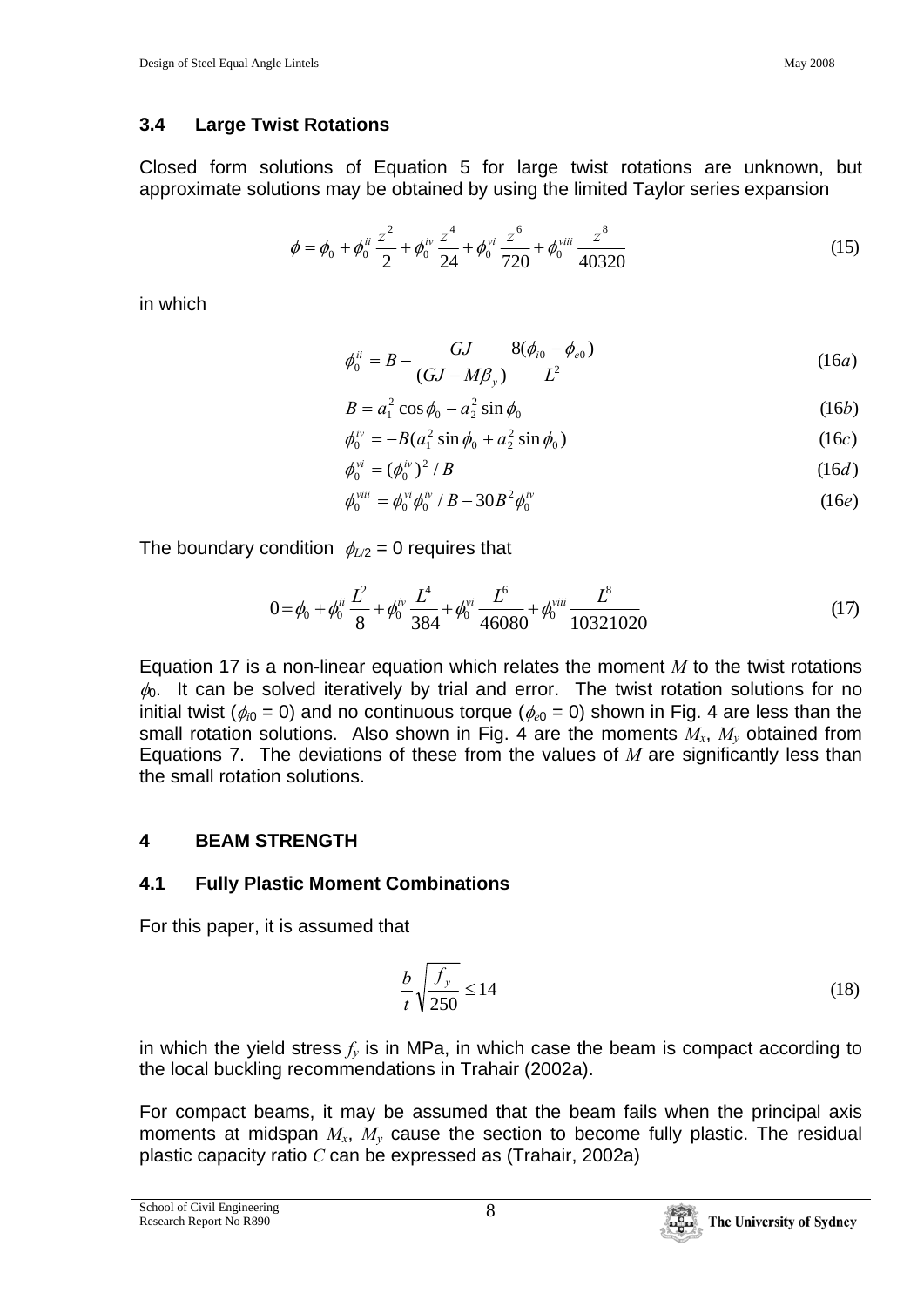$$
C = 1 - M_{y} / M_{pym} - (M_{x} / M_{pxm})^{2}
$$
 (19)

in which the principal axis full plastic moments *Mpxm*, *Mpym* are given by

$$
M_{pxm} = 2 M_{pym} = f_y b^2 t / \sqrt{2}
$$
 (20)

The section becomes fully plastic when the residual plastic capacity is exhausted, so that

$$
C = 0 \tag{21}
$$

## **4.2 Strength of Example Beam**

The variations of the residual plastic capacity ratio *C* with the applied moments *M* acting on the example beam defined in Fig. 3 are shown in Fig. 4.  $C = 0$  when  $M = 5.84E6$  Nmm according to the small rotation theory, and when  $M = 6.78E6$  Nmm according to the approximate large rotation theory.

## **4.3 Effects of Span Length and Beam Attitude on Strength**

The effects of span length *L* and beam attitude on the small and large rotation strength predictions for the beam whose section properties are given in Fig. 3 (and  $\phi_0 = \phi_{e0} = 0$ ) are shown in Fig. 5. In this figure, the span length *L* is plotted non-dimensionally using a modified slenderness

$$
\lambda_L = \sqrt{\left(M_p / M_L\right)}\tag{22}
$$

in which  $M_L$  is the limiting moment given by Equation 12 and  $M_p$  is given by

$$
M_p = (1 - \sqrt{2}/2) f_y b^2 t \tag{23}
$$

which is the value of  $M_x = M_y = M$  which satisfies  $C=0$ . For the beam of Fig. 3, *Mp =* 7.93 kNm.

Two small rotation theory predictions for *M | M<sub>p</sub>* are shown, which decrease from 1 as the modified slenderness  $\lambda_L$  increases and approach  $M_L / M_p$ . The predictions are lower when the horizontal flange is down (positive  $\beta$ <sup>*i*</sup>) than when it is up (negative  $\beta$ <sup>*i*</sup>).

Two large rotation theory predictions for *M | M<sub>p</sub>* are also shown in Fig. 5. These are significantly higher than the small rotation predictions, especially for large values of the modified slenderness λ*L*, for which the small rotation values are less than the dimensionless limiting moment  $M_L$  /  $M_p$  and much less than the minimum strength value of  $M / M_p = M_{pvm} / \sqrt{2M_p} \approx 0.854$ , which corresponds to the central section of the beam having rotated through  $-\pi/4$ , so that the resultant applied moment  $\sqrt{2M}$  acts about the minor principal axis.

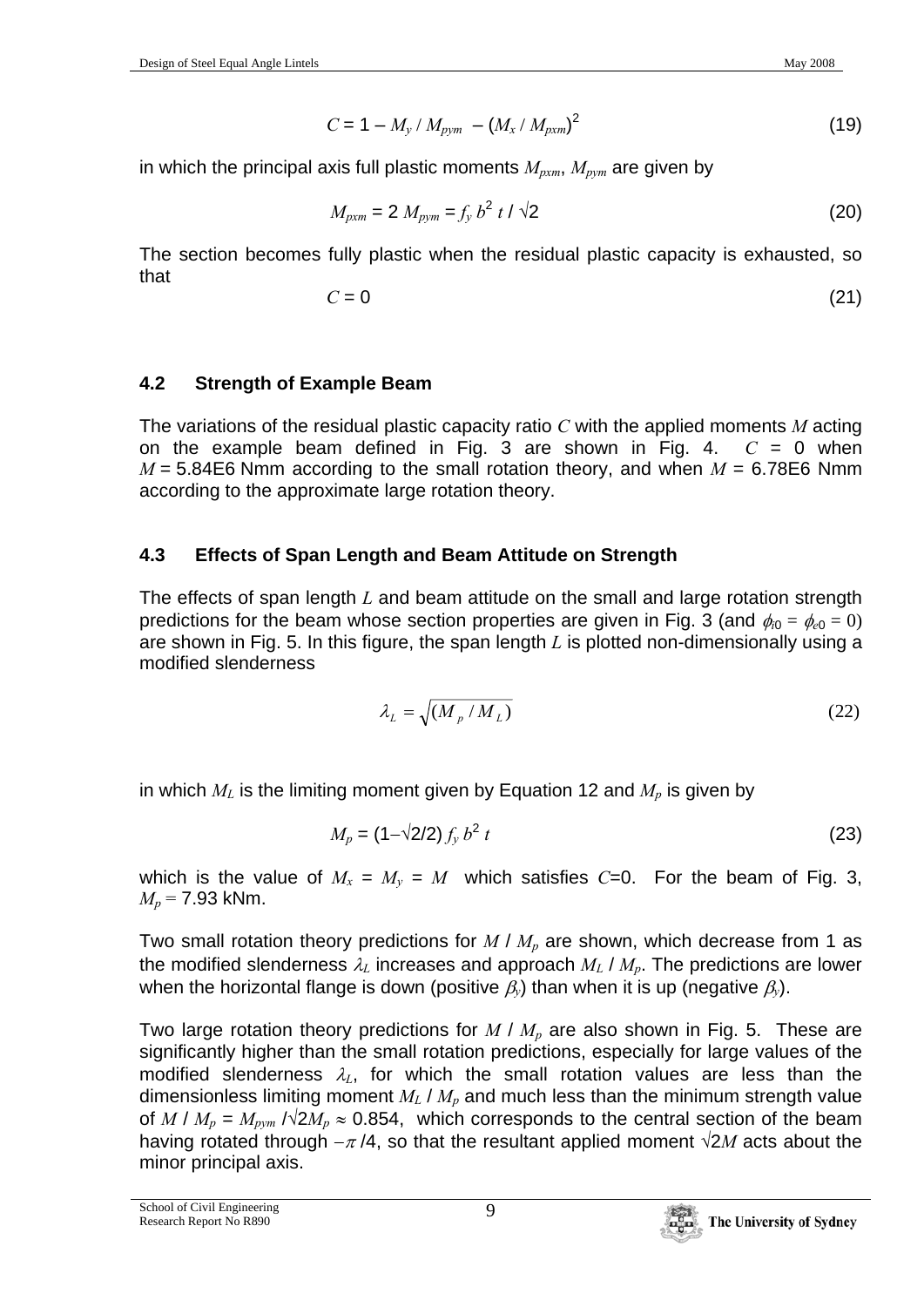# **4.4 Effects of Initial twist and Load Eccentricity**

The initial twist rotations φ*i*0 are assumed to vary according to

$$
\phi_{i0} = -0.2\sqrt{(M_{pxm}/M_{yz})}
$$
\n(24)

which are somewhat similar to those assumed in Trahair (2004) for predicting the design strengths of single angle beams that fail by lateral buckling (Trahair, 2003). These negative initial twist rotations increase the negative twist rotations of untwisted beams and reduce the beam strengths. The predicted large rotation strength reductions for the beam whose section properties are given in Fig. 3 are shown in Fig. 6.

The additional effects caused by twist rotations  $\phi_{e0} = \sqrt{2Mb} / 2GJ$  due to eccentric loads which act through the flange centre at  $e = b/2$  are also shown in Fig. 6. When the flange is up (negative β*y*), eccentricity causes negative twist rotations which further add to those due to negative initial twist rotations so that the large rotation strengths are further reduced. When the flange is down (positive β*y*), eccentricity causes positive twist rotations which reduce those due to negative initial twist rotations so that the large rotation strengths are increased. Goh, Dayawansa, and Bennetts (1991) also found that eccentric loading increases the strength of a beam whose flange is down, as did Trahair (2007).

# **5 DESIGN**

# **5.1 Australian Institute of Steel Construction**

In their third report (1970b), Leigh and Lay developed working stress design tables for equal angle beams with uniformly distributed loads from their previous research on beams in uniform bending. There are some approximations in these because the nonuniform bending caused by the distributed loads was assumed to have the same effect as uniform bending and because the effect of load height on lateral buckling was ignored. The tables include values for loads acting through the shear centre and for loads at eccentricities ± *b*/2 equal to half the angle leg length *b*. The values given for the different eccentricities are very close. Only tables for angles with the horizontal leg up are given, but it is indicated that these can be used for angles with the horizontal leg down provided the sense of the eccentricity is changed (from inside the shear centre to outside, and vice versa). These tables were used as the basis for the equal angle safe working load tables of the Australian Institute of Steel Construction (1987).

The research of Goh, Dayawansa, and Bennetts (1991) was used as the basis for the equal angle limit states design capacity tables of the Australian Institute of Steel Construction (1999).

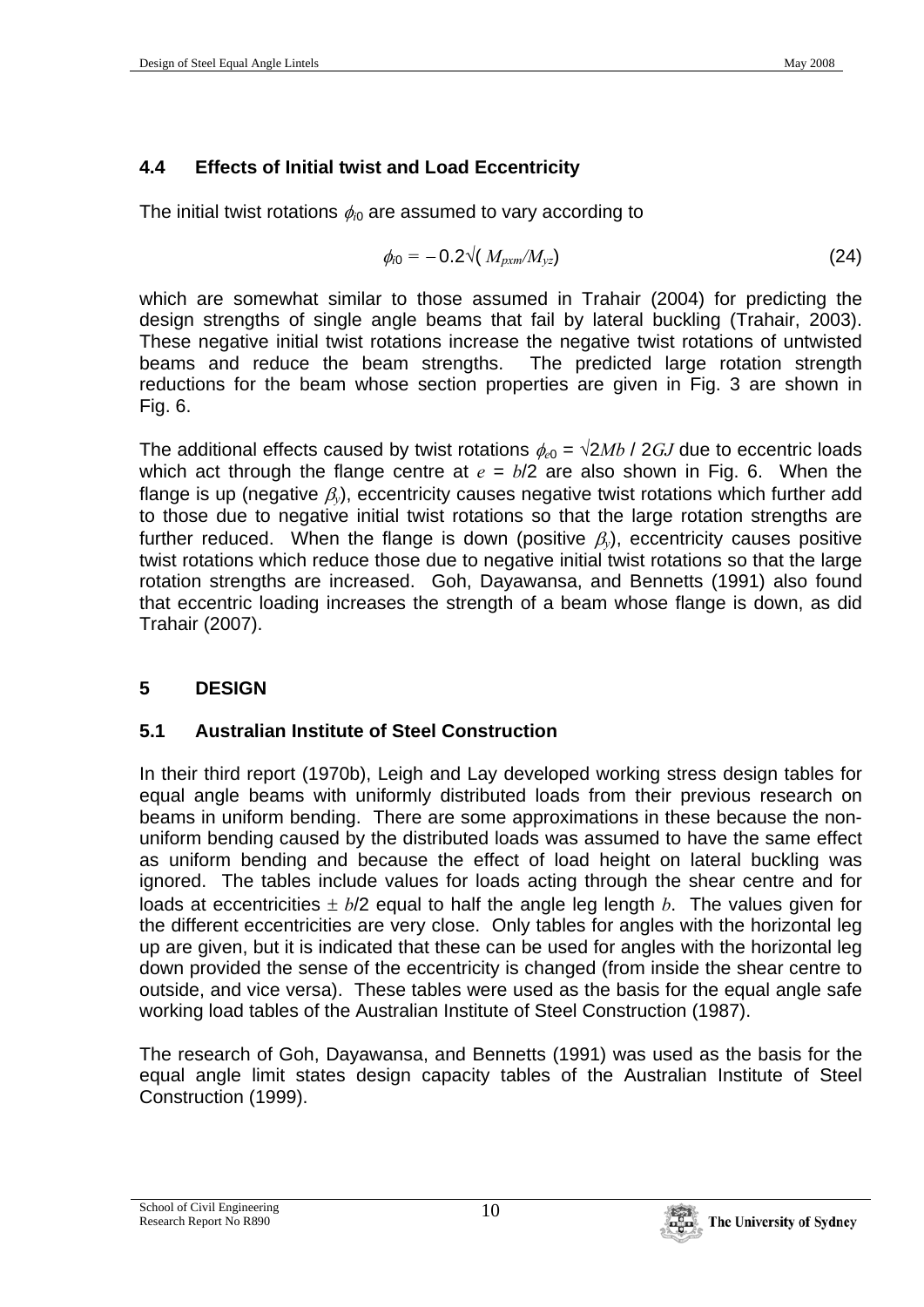# **5.2 American Institute of Steel Construction**

The American Institute of Steel Construction's Specification (AISC, 2005a) provides rules for designing equal angle beams which are bent in the plane of one leg. These are based on an adaptation of the predictions of Equation 12 for the limiting moment, and a reduction of these to allow for geometrical imperfections and residual stresses.

The adaptation of Equation 12 for the limiting moment  $M_L$  substitutes the overall leg length  $(b + t / 2)$  for the thin-walled leg length *b*, which is unconservative, and uses a value of  $E/G = (29000 \text{ ks}) / (11200 \text{ ks}) \approx 2.59 \text{ instead of } (200000 \text{ MPa}) / (80000 \text{ MPa})$  $= 2.5$  used in this paper.

The reduction used to allow for geometrical imperfections and residual stresses has the same form as that used to reduce the elastic lateral buckling moments of beams. However, the logic of this can be questioned since the elastic buckling moment can be closely approached, whereas the limiting moment  $M<sub>L</sub>$  which corresponds to infinitely large twist rotations cannot. For the reduction, the maximum nominal strength is taken as

$$
\sqrt{2M_{nm}} = 1.2 f_y Z_X \tag{25}
$$

in which the rectangular axis elastic section modulus is given by (Bridge and Trahair, 1981)

$$
Z_X = 5 b^2 t / 18 \tag{26}
$$

This value of  $\sqrt{2}M_{nm}$  is close to the 0.8 x  $\sqrt{2}M_p$ , and so is quite conservative. In order to make the comparisons of this paper, the reduction has been applied to the limiting moments of Equation 12 which are based on the thin-walled leg length *b* and *E/G* = 2.5. Thus the "AISC" nominal strengths are given by

$$
\sqrt{2}M_{n} = \sqrt{2}M_{nm}
$$
\nwhile  $0 \le M_{nm}/1.5M_{L} < 0.129$   
\n
$$
\sqrt{2}M_{n} = \sqrt{2}M_{nm}(1.28 - 0.78\sqrt{M_{nm}/1.5M_{L}})
$$
\nwhile  $0.129 \le M_{nm}/1.5M_{L} \le 1$   
\n
$$
\sqrt{2}M_{n} = \sqrt{2}M_{L}(0.92 - 0.17/(M_{nm}/1.5M_{L}))
$$
\nwhile  $1 \le M_{nm}/1.5M_{L}$  (27)

These nominal strengths are shown in Fig. 5. It can be seen that while they approach the small rotation strength predictions at high slenderness, they are significantly less than the large rotation predictions.

## **5.3 Proposed Nominal Design Strengths**

Perhaps the simplest proposal for the nominal design strength of any simply supported equal single angle steel lintel beam is to use

$$
\sqrt{2}M_n = 0.85M_p \tag{27}
$$

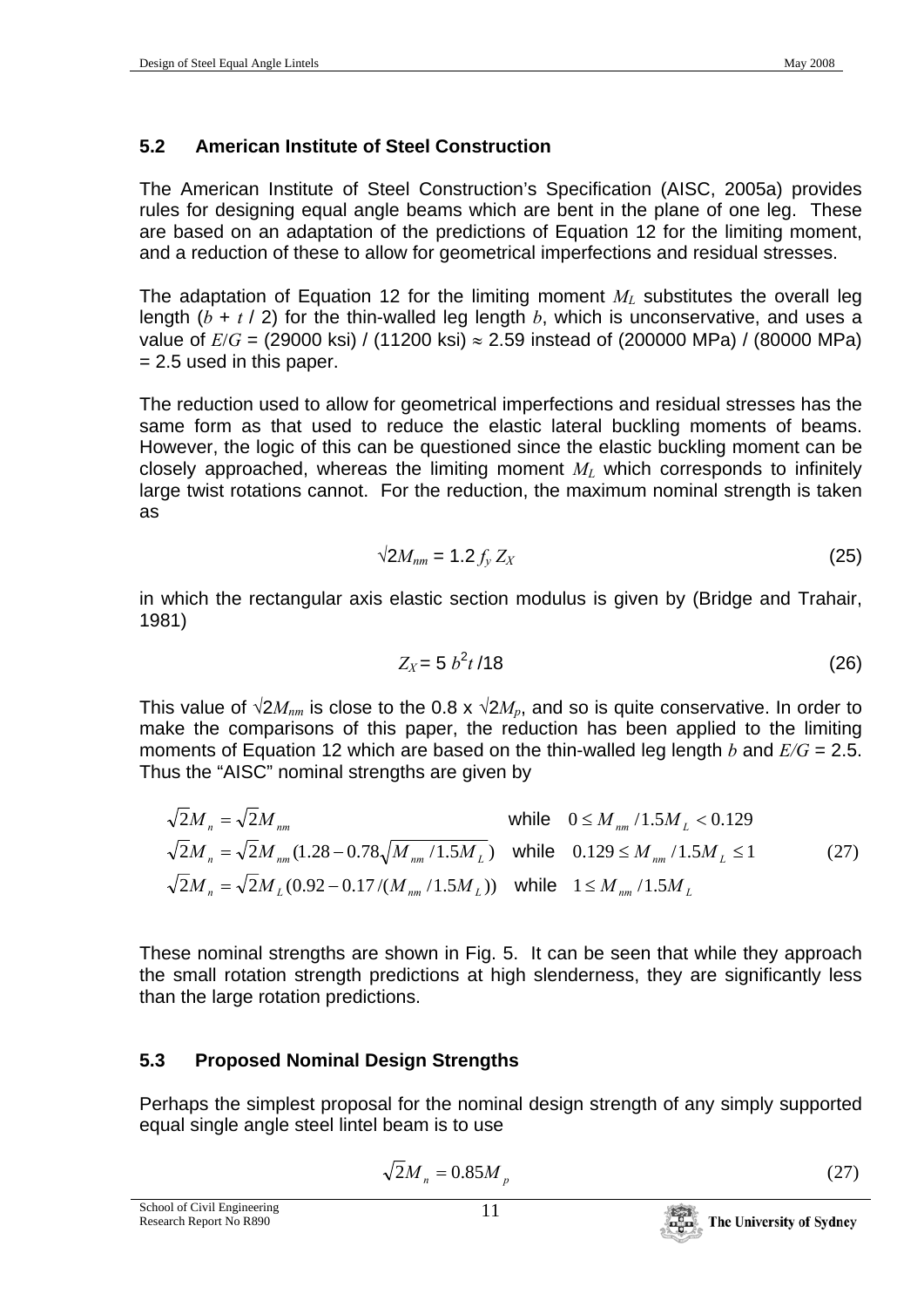A somewhat more economical method is to use

$$
\sqrt{2}M_n = \sqrt{2}M_p \quad \text{while} \quad 0 \le \lambda_L \le \lambda_{Lx}
$$
  

$$
\sqrt{2}M_n = \sqrt{2}M_p(k_0 - k_L\lambda_L) \quad \text{while} \quad \lambda_{Lx} \le \lambda_L \le \lambda_{Ly}
$$
  

$$
\sqrt{2}M_n = 0.85 \times \sqrt{2}M_p \quad \text{while} \quad \lambda_{Ly} \le \lambda_L
$$
 (28)

in which the values of  $\lambda_{Lx}$ ,  $\lambda_{Ly}$ ,  $k_0$ , and  $k_L$  are given in Table 1 and  $M_p$  is given by Equation 23. These approximations are shown in Fig. 7a.

| Table 1 Values of Constants in Equation 28 |                      |              |                          |                |       |            |  |
|--------------------------------------------|----------------------|--------------|--------------------------|----------------|-------|------------|--|
| Flange                                     | <b>Initial Twist</b> | Eccentricity | $\mathcal{\Lambda}_{Lx}$ | $\Lambda_{Lv}$ | $k_0$ | $\kappa_L$ |  |
| Up                                         | Yes                  | No           | 0.4                      | 1.0            | 1.1   | 0.25       |  |
| Up                                         | Yes                  | Yes          | 0.2                      | 0.95           | 1.04  | 0.2        |  |
| Down                                       | Yes                  | No           |                          | 0.75           | 1.0   | 0.2        |  |
| Down                                       | Yes                  | Yes          | 0.2                      | 0.8            | 1.05  | 0.25       |  |

This method will be a little conservative for lintels with other loading conditions, such as uniformly distributed load *q* or central concentrated load *Q*.

# **5.4 Serviceability Design**

Because the strength design recommendations above are significantly higher than those of the AISC (2005a), smaller lintels may be required, in which case serviceability considerations will become more important, even though serviceability design loads are usually significantly less than strength loads.

Serviceability limits for twist rotations are difficult to formulate, but deflection limits are in common use. It is therefore suggested that the serviceability of lintels should be assessed by comparing their deflections with acceptable deflection limits.

The calculation of serviceability deflections is traditionally not as exact as strengths, partly because serviceability limits are not as closely defined as strength limits. Consequently, only a very simple approximate method of calculating serviceability deflections is proposed.

This may be based on the linear interpolations shown in Fig. 7b between the most optimistic  $\delta$ <sub>o</sub> and the most pessimistic  $\delta$ <sub>p</sub> of predictions of the maximum deflection in the plane of bending, according to

$$
\delta = \delta_o + (\delta_p - \delta_o) \lambda_L / \lambda_{Ly} \le \delta_p \tag{29}
$$

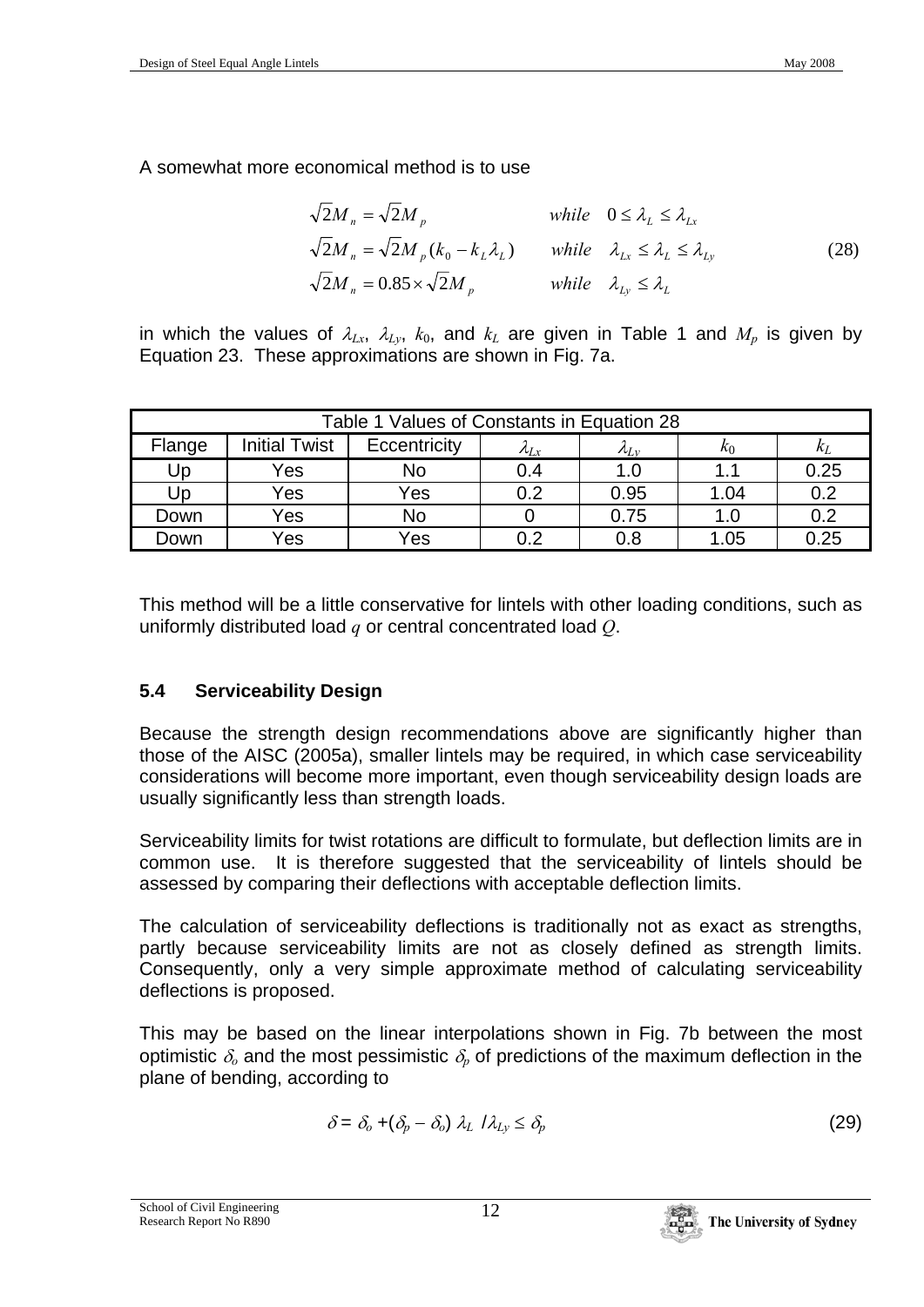in which  $\lambda_L$  is the modified slenderness of Equation 22 and values of  $\lambda_{Ly}$  are given in Table 1.

The most optimistic prediction  $\delta$  is obtained by ignoring all non-linearities and using the linear elastic prediction (see Appendix 1) of

$$
\delta_o = 2.5(\sqrt{2}ML^2/8EI_x) \tag{30}
$$

for a lintel in uniform bending. An approximation for the most pessimistic prediction  $\delta_p$ is obtained in Appendix 1 as

$$
\delta_p = 3.9(\sqrt{2}ML^2/8EI_x) \tag{31}
$$

These equations may be conservatively applied to lintels with uniformly distributed load q or central concentrated load Q by substituting  $5qL^4/384EI_x$  or  $QL^3/48EI_x$  respectively for  $\sqrt{2ML^2/8EI_x}$ .

## **6. CONCLUSIONS**

This paper reviews past research on unrestrained compact single equal angle steel beams used as lintels, and develops an improved method of predicting their principal axis bending moments which includes the effects of eccentric loads, lateral buckling influences, monosymmetry, initial twist rotations, and large twist rotations. This method is used with formulations of the full plastic moment capacities of compact beams to predict their nominal strengths.

Monosymmetry of the equal angle section causes a concentrically loaded lintel to rotate so that the applied loading acts more nearly in its weakest plane, thereby decreasing its strength. The rotations and strengths of lintels with the horizontal flange up are less than those with the flange down.

Small rotation elastic analysis significantly overestimates the twist rotations and principal axis moments and underestimates the strength. Large rotation analysis predicts that the strength is never less than that for bending in the weakest plane. Initial twist decreases the strength, and so does eccentric loading when the flange is up, but eccentric loading increases the strength when the flange is down.

The design basis of the AISC (2005a, b) ignores initial twist and eccentricity, overestimates the effective leg lengths of equal angles, and underestimates the plastic moment capacities. The design strengths are based on small rotation theory, and are very conservative. The improved strength approximations developed in this paper will lead to significant economies.

A simple serviceability design method is suggested.

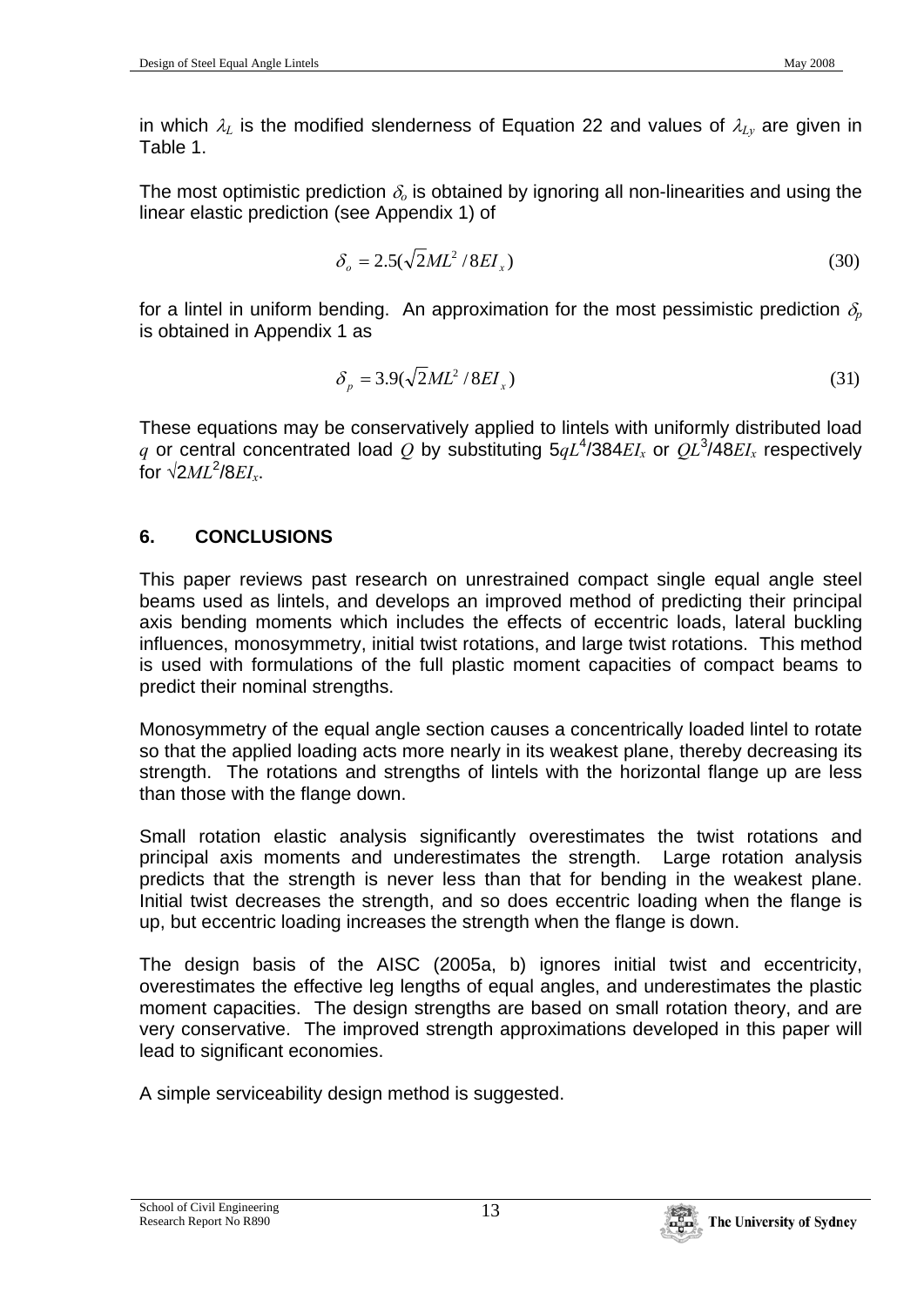## **APPENDIX 1 REFERENCES**

AISC (2005a), *Specification for Structural Steel Buildings,* American Institute of Steel Construction, Chicago.

AISC (2005b), *Commentary on the Specification for Structural Steel Buildings,* American Institute of Steel Construction, Chicago.

Australian Institute of Steel Construction (1987), *Safe Load Tables for Structural Steel,*  Australian Institute of Steel Construction, Sydney.

Australian Institute of Steel Construction (1999), *Design Capacity Tables for Structural Steel – Volume 1: Open Sections,* 3rd edition*,* Australian Institute of Steel Construction, Sydney.

Bridge RQ and Trahair NS (1981), 'Bending, Shear, and Torsion of Thin-Walled Beams', *Steel Construction*, 15 (1), 2 − 18.

BSI (2000), *BS5950 Structural Use of Steelwork in Building. Part 1:2000. Code of Practice*  for Design in Simple and Continuous Construction: Hot Rolled Sections, British Standards Institution, London.

BSI (2005), *Eurocode 3: Design of Steel Structures: Part 1.1 General Rules and Rules for Buildings, BS EN 1993-1-1,* British Standards Institution, London.

Goh, CC, Dayawansa, PH, and Bennetts, ID (1991), 'Design of Angles to AS4100 – 1990', *Steel Construction,* 25 (2), 2 − 14.

Leigh, JM and Lay, MG (1969), 'The Design of Laterally Unsupported Angles', *Report MRL* 22/1, October, BHP Melbourne Research Laboratories, Clayton, Australia.

Leigh, JM and Lay, MG (1970a), 'Laterally Unsupported Angles with Equal and Unequal Legs', *Report MRL* 22/2, July, BHP Melbourne Research Laboratories, Clayton, Australia.

Leigh, JM, and Lay, MG (1970b), 'Safe Load Tables for Laterally Unsupported Angles', Report MRL 22/3, July, BHP Melbourne Research Laboratories, Clayton, Australia.

SA (1998), *AS 4100-1998 Steel Structures,* Standards Australia, Sydney.

Trahair, NS (2002a), 'Moment Capacities of Steel Angle Sections', *Journal of Structural Engineering,* ASCE, 128 (11), 1387 − 93.

Trahair, NS (2002b), 'Bearing, Shear, and Torsion Capacities of Steel Angle Sections', *Journal of Structural Engineering,* ASCE, 128 (11), 1394 − 98.

Trahair, NS (2003), 'Lateral Buckling Strengths of Steel Angle Section Beams", *Journal of Structural Engineering*, ASCE, 129 (6), 784 – 791.

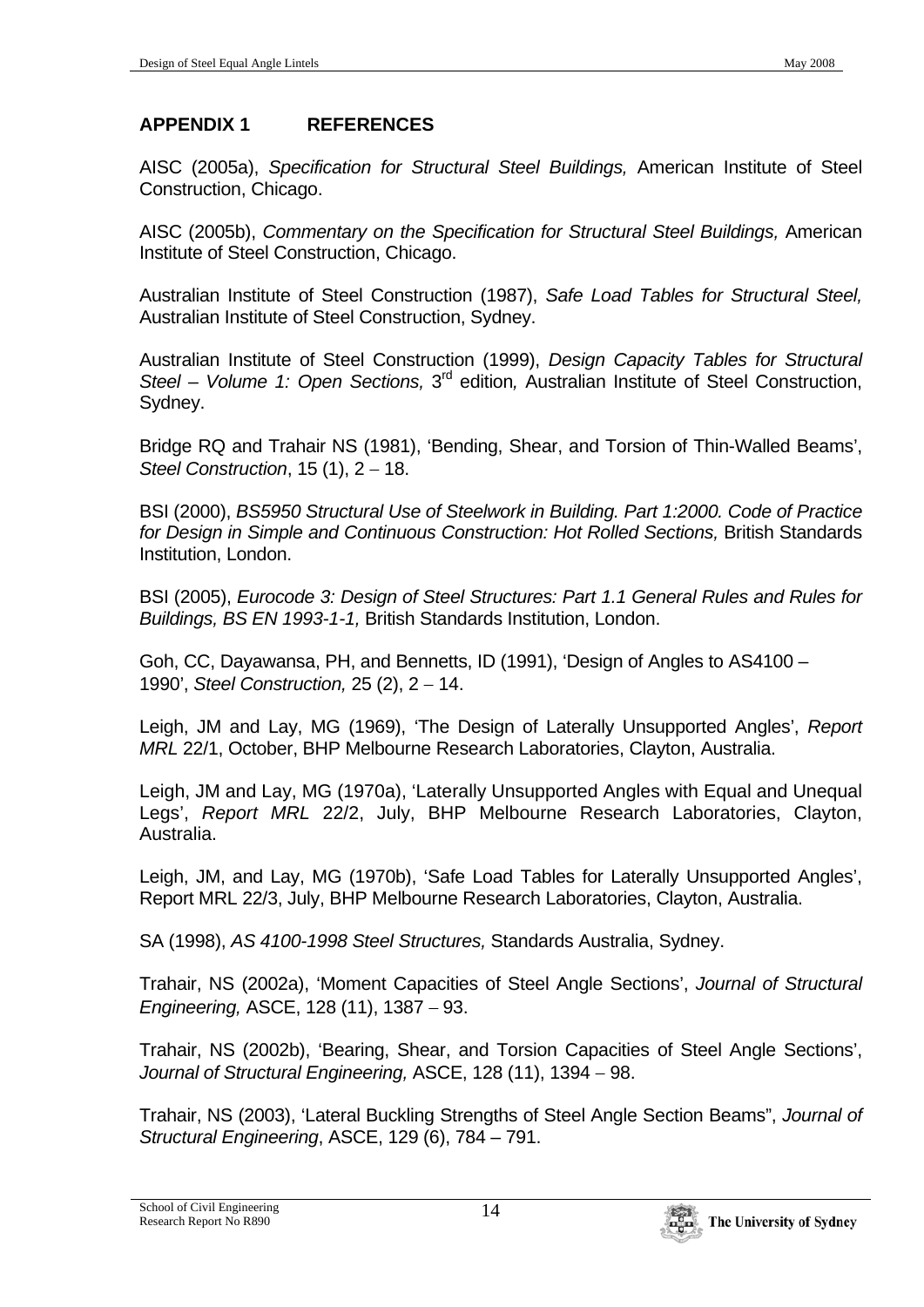Trahair, NS (2004), 'Biaxial Bending of Steel Angle Section Beams", *Journal of Structural Engineering*, ASCE, 130 (4), 554 – 61.

Trahair, NS (2005), 'Non-Linear Elastic Non-Uniform Torsion", *Journal of Structural Engineering,* ASCE, 131 (7), 1135 – 42.

Trahair, NS (2007), 'Biaxial Bending and Torsion of Steel Equal Angle Section Beams", *Journal of Structural Engineering*, ASCE, 133 (1), 78 – 84.

Trahair, NS, and Teh, LH (2001),'Second Order Moments In Torsion Members', *Engineering Structures*, 23, 631 − 42.

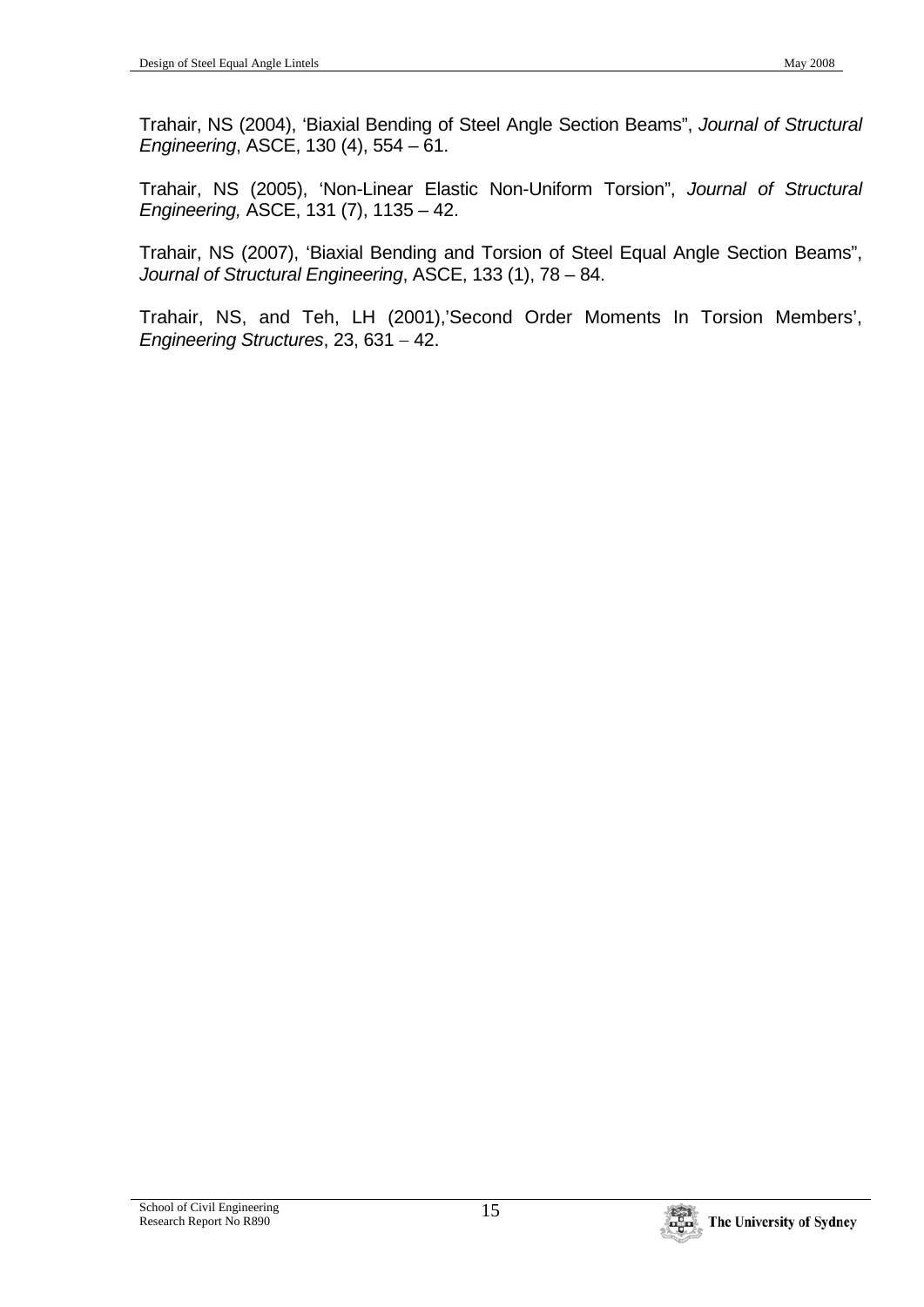### **APPENDIX 2 NOTATION**

| A                                   | area of cross-section                                                                     |
|-------------------------------------|-------------------------------------------------------------------------------------------|
| $a_1, a_2$                          | see Equations 10                                                                          |
| $\boldsymbol{b}$                    | leg length                                                                                |
| $\mathcal{C}_{0}^{0}$               | residual plastic capacity ratio                                                           |
| E                                   | Young's modulus of elasticity                                                             |
| e                                   | eccentricity of load from the shear centre                                                |
| $f_{y}$                             | yield stress                                                                              |
| G                                   | shear modulus of elasticity                                                               |
| $I_e$                               | effective second moment of area in plane of bending                                       |
| $I_n$                               | "Wagner" section constant                                                                 |
| $I_x, I_y$                          | second moments of area about the $x$ , $y$ principal axes                                 |
| $\,$                                | torsion section constant                                                                  |
| $k_0$ , $k_L$                       | constants in Equation 28 (see Table 1)                                                    |
| L                                   | span length                                                                               |
| $\it{M}$                            | applied end moments                                                                       |
| $M_{L}$                             | limiting value of $M$                                                                     |
| $M_n$                               | nominal moment strength                                                                   |
| $M_{nm}$                            | maximum nominal moment strength (see Equation 25)                                         |
| $M_{\scriptscriptstyle\mathcal{D}}$ | value of $M$ at full plasticity                                                           |
| $M_{pxm},\,M_{pym}$                 | fully plastic moments about the $x, y$ axes<br>moments about the $x$ , $y$ principal axes |
| $M_x$ , $M_y$<br>$M_{\nu z}$        | elastic buckling moment                                                                   |
| $M_{\scriptscriptstyle\mathcal{Z}}$ | torque                                                                                    |
| m                                   | intensity of uniformly distributed torque                                                 |
| $\varrho$                           | central concentrated load                                                                 |
| $q_{\parallel}$                     | intensity of uniformly distributed load                                                   |
| t                                   | leg thickness                                                                             |
| u, v                                | deflections in the $x, y$ directions                                                      |
| X, Y                                | rectangular (geometric) axes                                                              |
| x, y                                | principal axes                                                                            |
| $x_0$                               | shear centre distance                                                                     |
| $Z_X$                               | elastic section modulus about $X$ axis                                                    |
| Z                                   | distance along beam                                                                       |
| $\alpha$                            | angle between $x$ axis and applied moment                                                 |
|                                     | monosymmetry section constant                                                             |
| $\frac{\beta_y}{\delta}$            | serviceability deflection                                                                 |
| $\delta_{\!o} \delta_{\!p}$         | optimistic value of $\delta$                                                              |
|                                     | pessimistic value of $\delta$                                                             |
| $\lambda_L$                         | modified slenderness                                                                      |
| $\lambda_{Lx}$ , $\lambda_{Ly}$     | constants in Equation 28 (see Table 1)                                                    |
| $\phi$                              | twist rotation                                                                            |
| $\phi_{e0}$                         | central twist rotation caused by distributed torque                                       |
| $\phi_i$                            | initial twist rotation                                                                    |
| $\phi_{i0}$                         | central initial twist rotation                                                            |
| $\phi_0$                            | central twist rotation                                                                    |

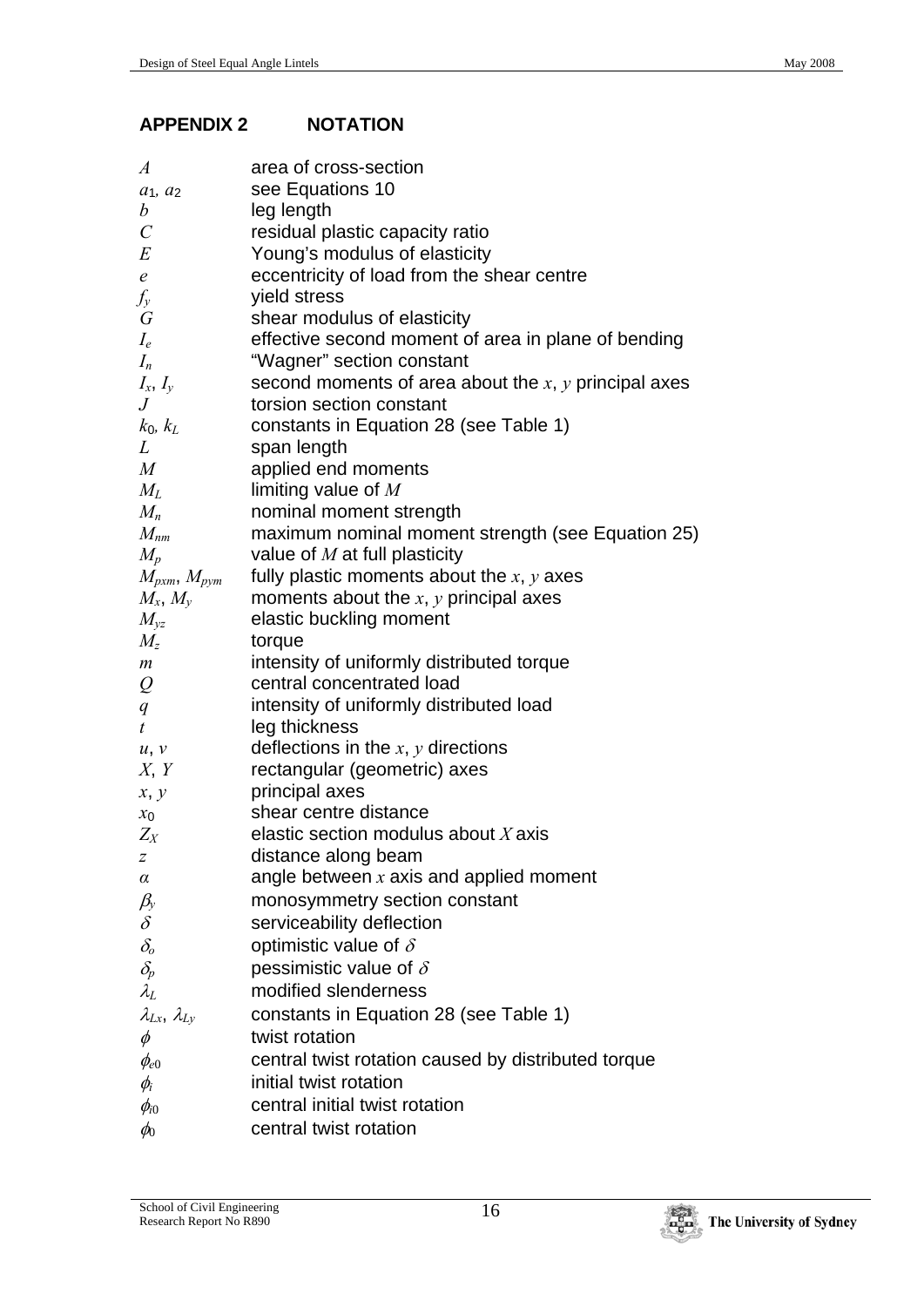# **APPENDIX 3 SERVICEABILITY DEFLECTIONS**

The maximum elastic deflection of an equal angle beam depends on the plane of bending. The moment  $\sqrt{2}M$  shown in Fig. 8 acts at an angle

$$
\alpha = \pi / 4 + \phi \tag{32}
$$

to the *x* principal axis. The maximum principal plane deflections are given by

$$
u_0 = -\sqrt{2}ML^2 \sin \alpha / 8EI_y
$$
  

$$
v_0 = +\sqrt{2}ML^2 \cos \alpha / 8EI_x
$$
 (33)

so that the maximum deflection perpendicular to the applied moment is given by

$$
\delta_0 = (\sqrt{2}ML^2/8)\{\sin^2\alpha/EI_y + \cos^2\alpha/EI_x\}
$$
 (34)

which becomes

$$
\delta_0 = \{4 - 3\cos^2\alpha\}(\sqrt{2}ML^2/8EI_x)\}\
$$
\n(35)

when  $I_v = I_x / 4$  is used. This can be used to express the effective second moment of area as

$$
I_e = I_x / \{4 - 3\cos^2 \alpha\}
$$
 (36)

which can be approximated by

$$
I_e = I_x / \{4 - 1.5(1 - 4\phi/\pi)^2\} \quad \text{when} \quad 0 \le \phi \le \pi/4 \tag{37}
$$

The most optimistic prediction  $\delta$ <sup>o</sup> of a lintel beam is obtained by ignoring any twist rotation  $\phi$ , in which case  $\alpha = \pi/4$  and

$$
\delta_o = 2.5(\sqrt{2}ML^2/8EI_x) \tag{38}
$$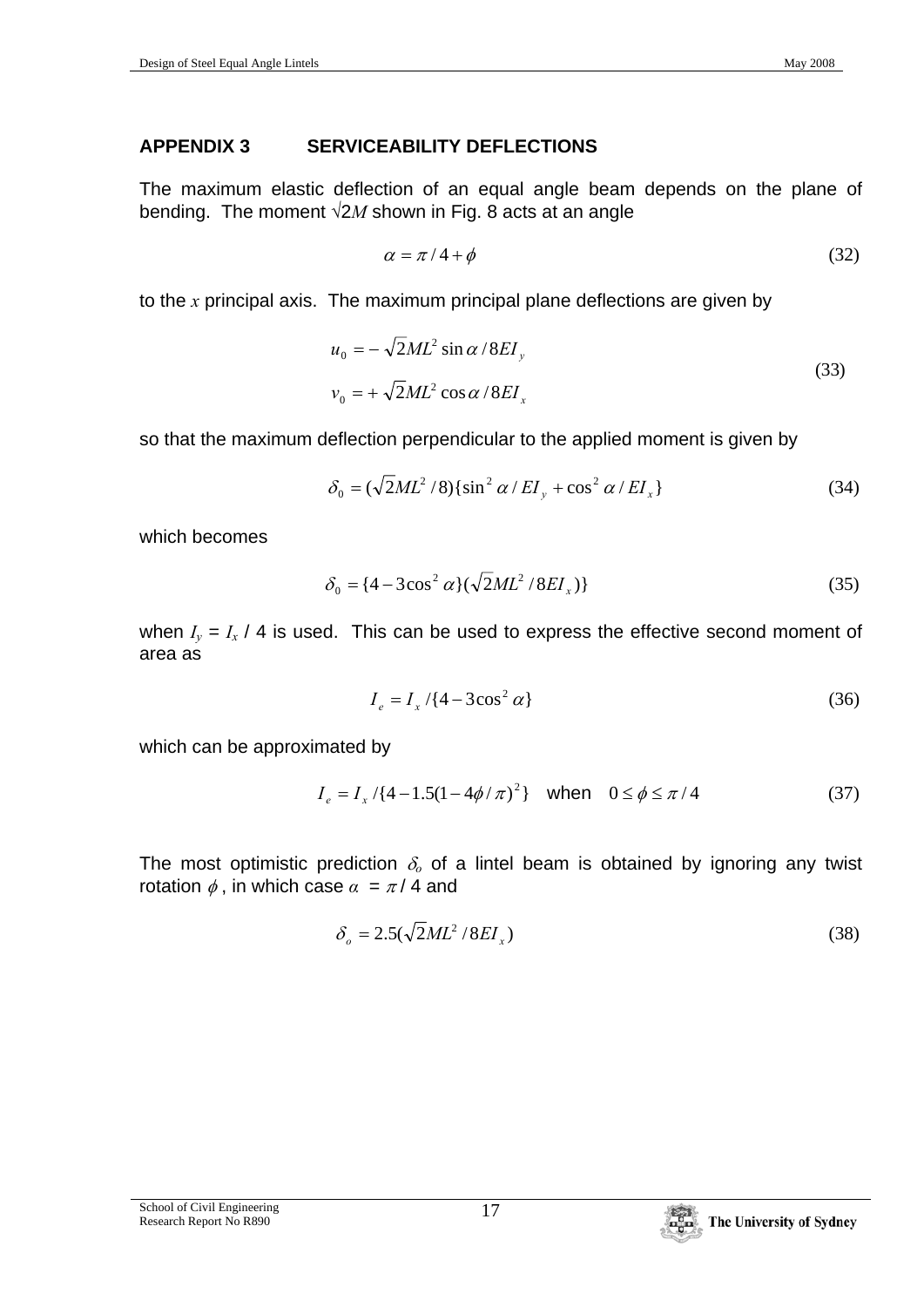The most pessimistic prediction  $\delta_p$  may be obtained by noting that the worst strength condition occurs when the central cross-section of the lintel has rotated through  $\phi = \pi / 4$ , so that the applied moment acts in the weakest plane. In this case, the effective second moment of area *Ie* of the lintel will vary from *Ix* / 2.5 at the support to  $I_x$  / 4 at mid span. If it is assumed that the twist rotation is approximated by

$$
\phi = \pi \{1 - (2z/L)^2\} / 4 \tag{39}
$$

then the differential equation of bending is

$$
-EI_x \delta^{ii} = \sqrt{2}M\{4-1.5(2z/L)^4\}
$$
 (40)

The solution of this which satisfies the boundary conditions  $\delta_{L/2} = 0$ ,  $\delta^i{}_0 = 0$  is

$$
-EI_x \delta = \sqrt{2}M\{2z^2 - 4z^6/5L^4 - 39L^2/80\}
$$
 (41)

so that the central deflection is

$$
\delta_p = 3.9(\sqrt{2}ML^2/8EI_x) \tag{42}
$$

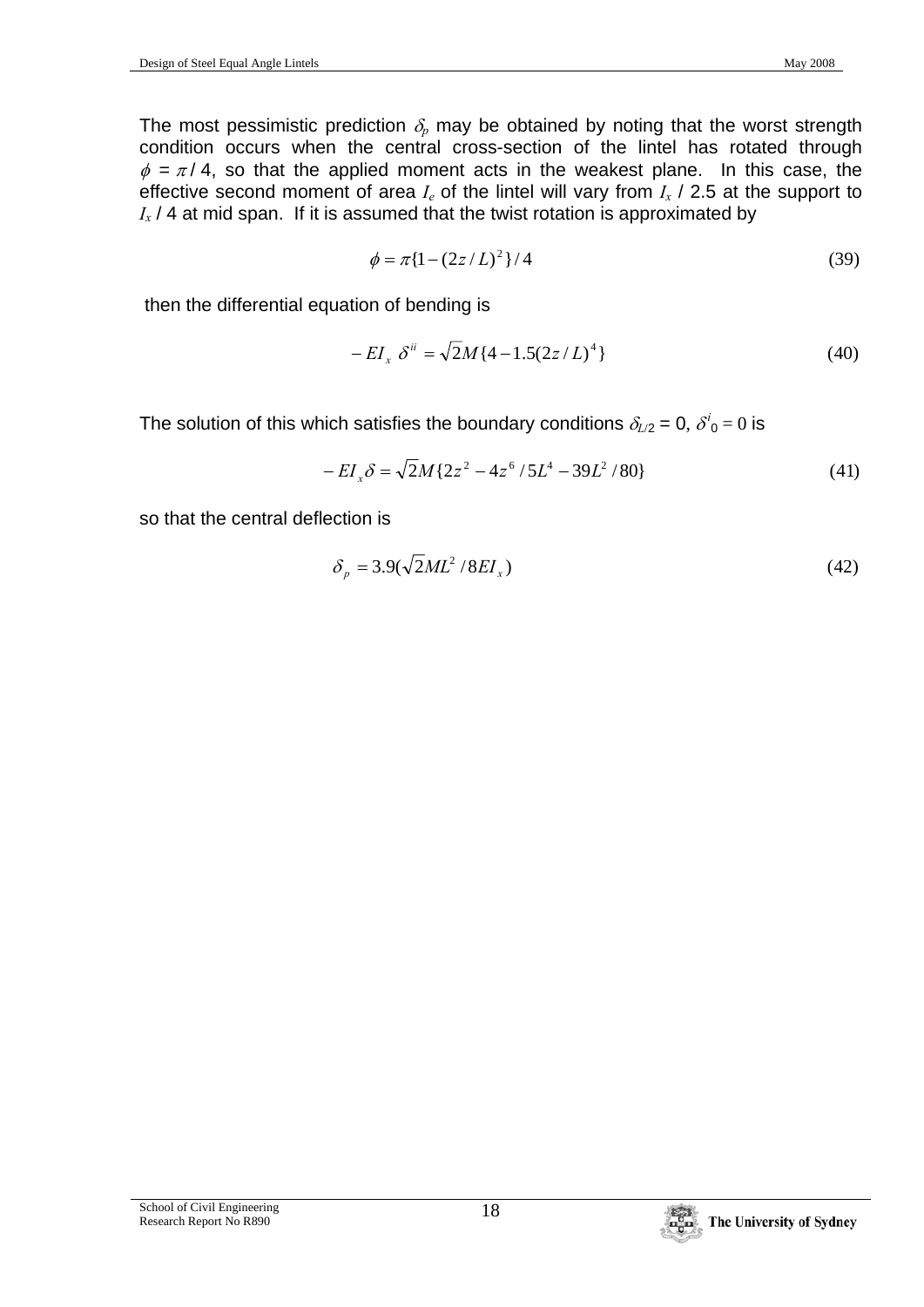

Fig. 1. Uniformly Loaded Equal Angle Lintel Beam

School of Civil Engineering 19<br>
Research Report No R890

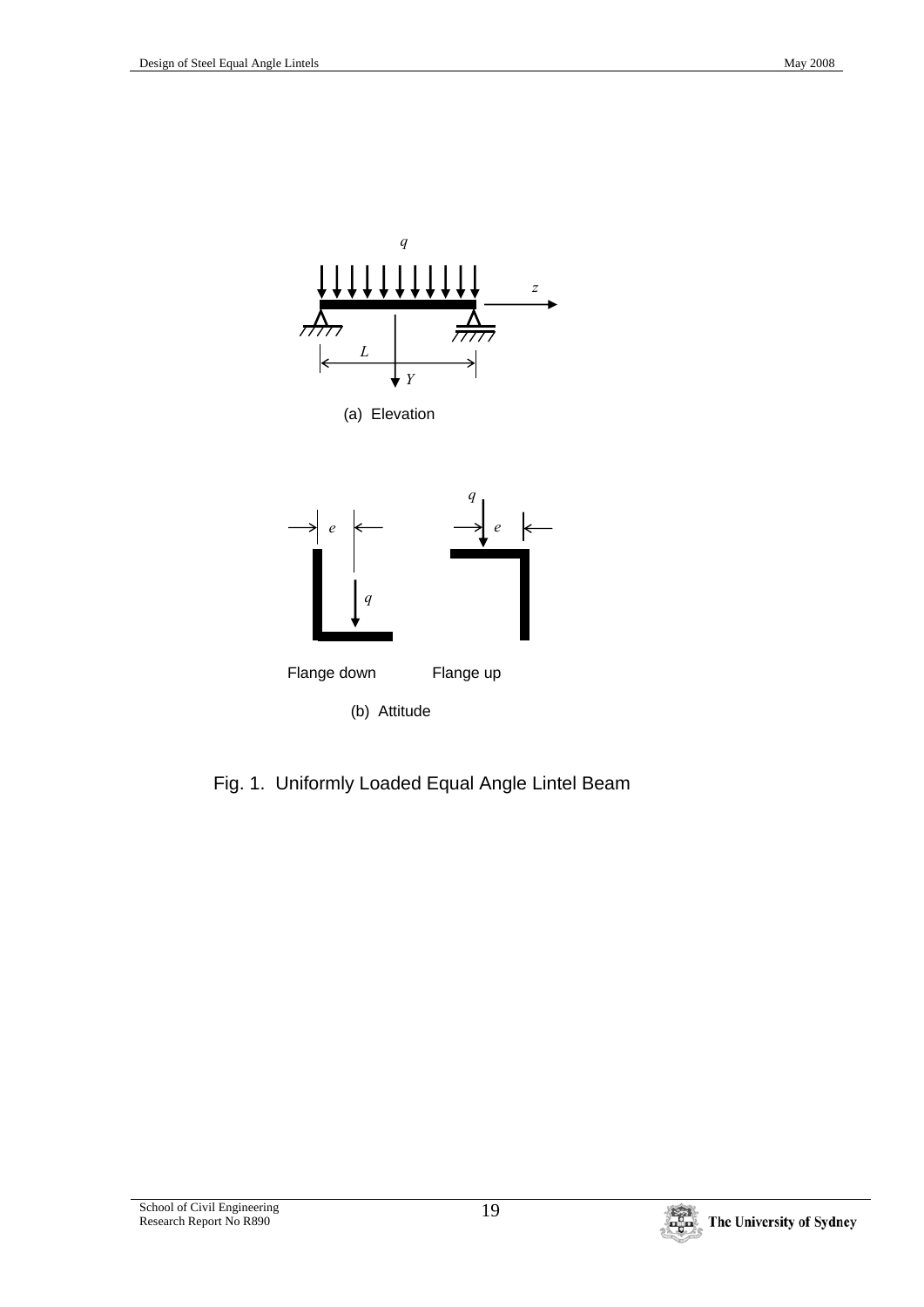

(a) Elevation on *yz* plane



(b) Cross sections at *z = L/2*

Fig. 2. Equal Angle Lintel Beams in Uniform Bending and Torsion

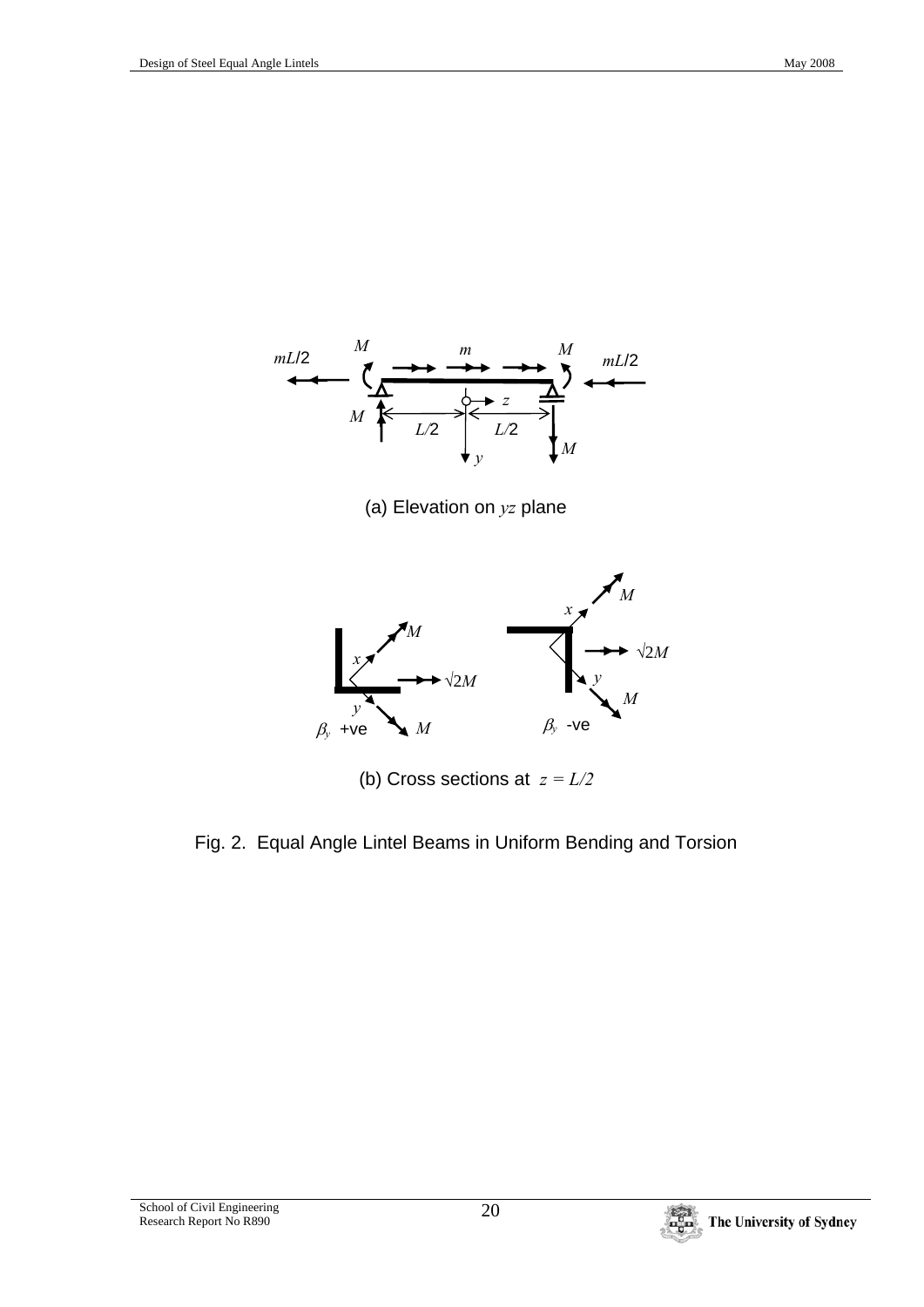

(a) Cross-section



(b) Section properties

Fig. 3 Example: Equal Angle Section

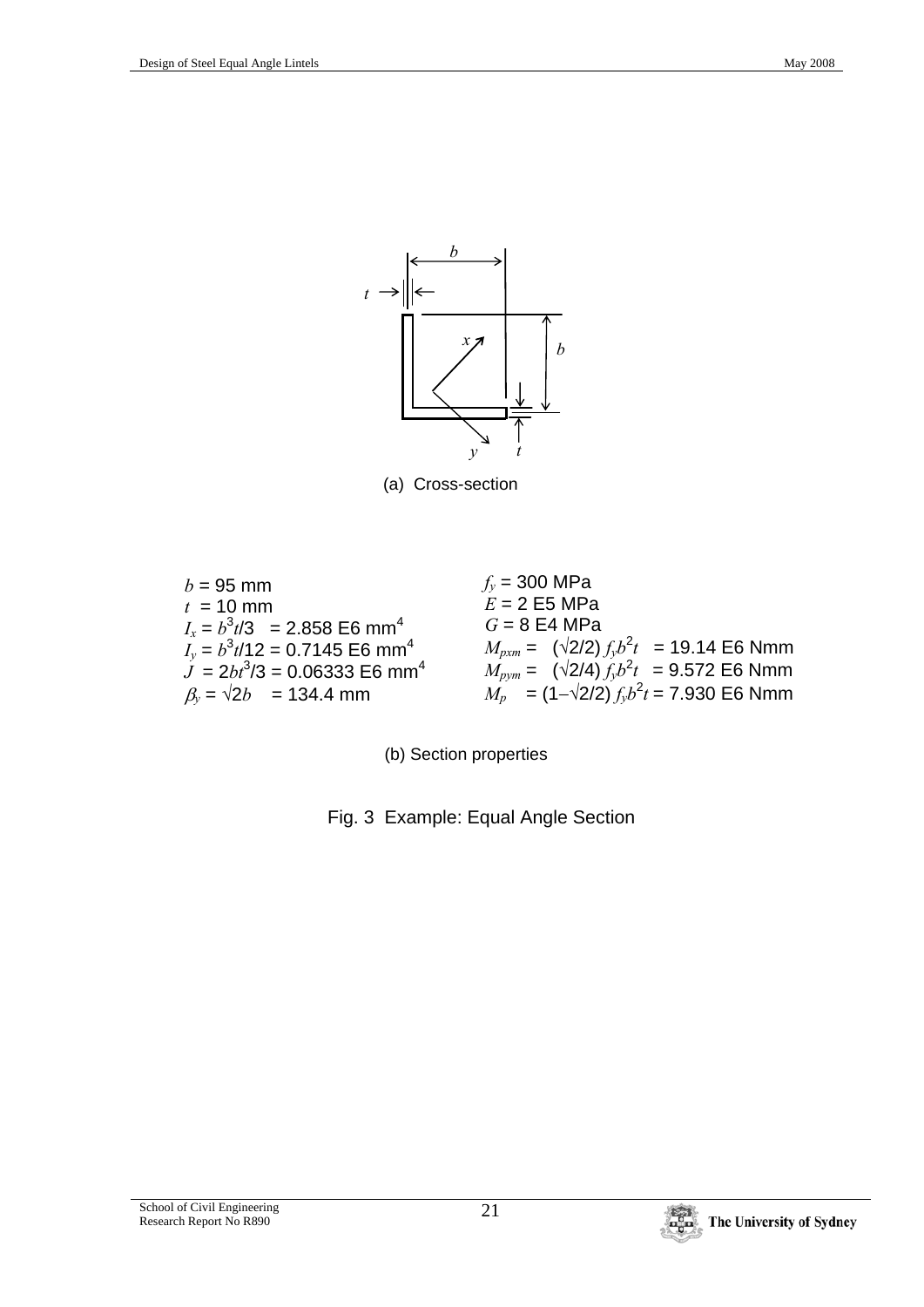

Fig. 4 Small and Large Twist Rotation Effects

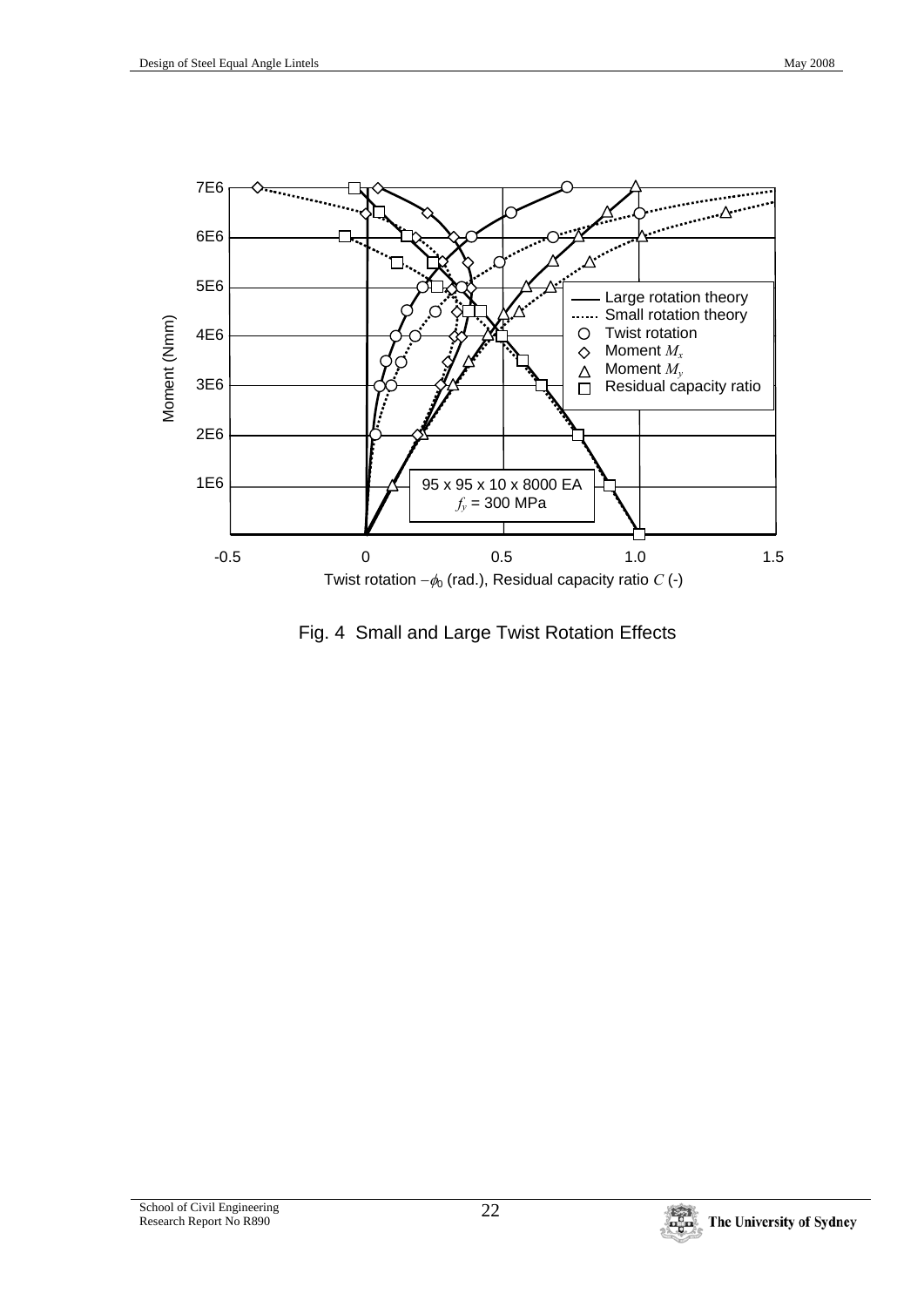

Fig. 5 Slenderness and Attitude Effects

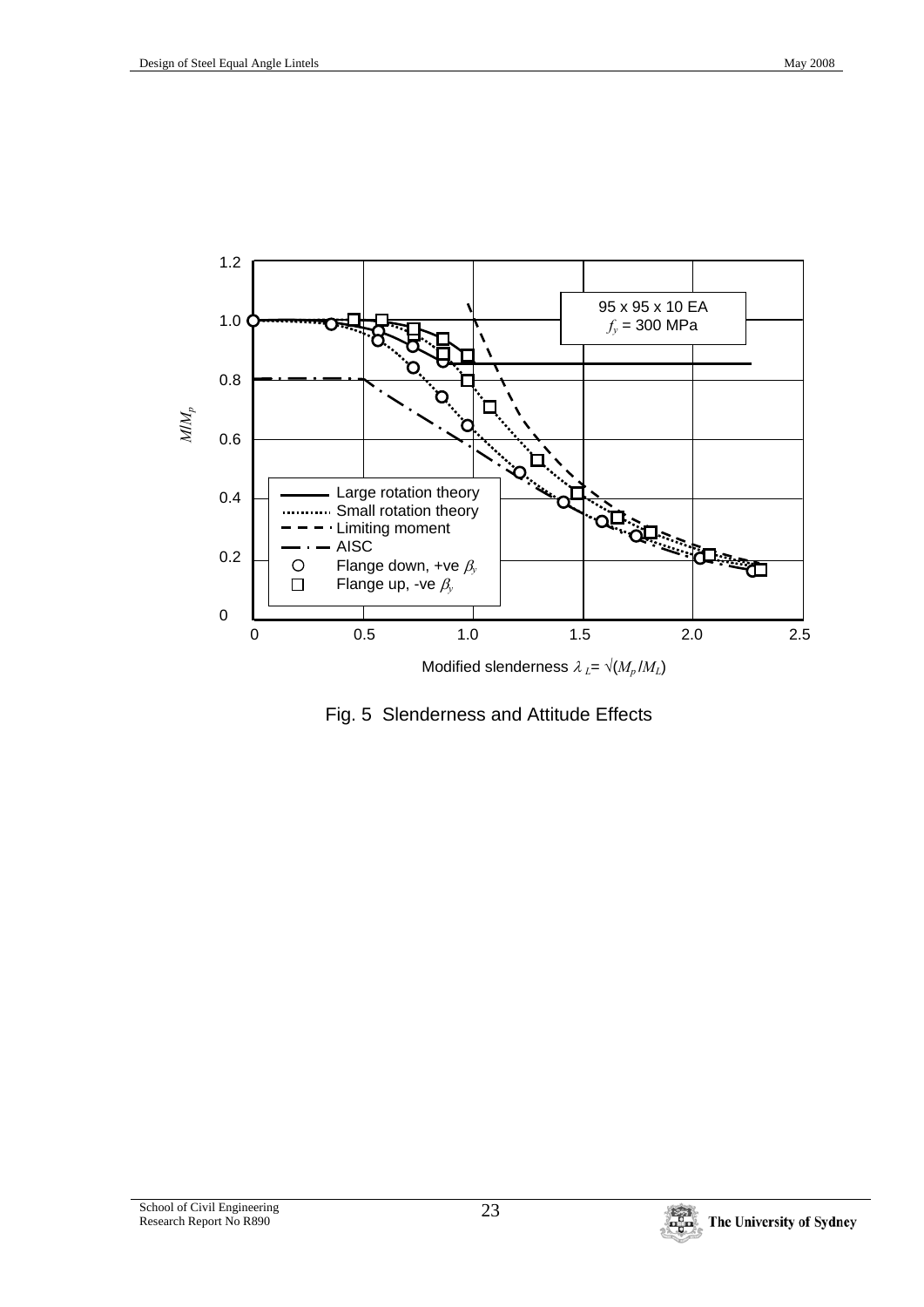

Fig. 6 Initial Twist and Eccentricity Effects

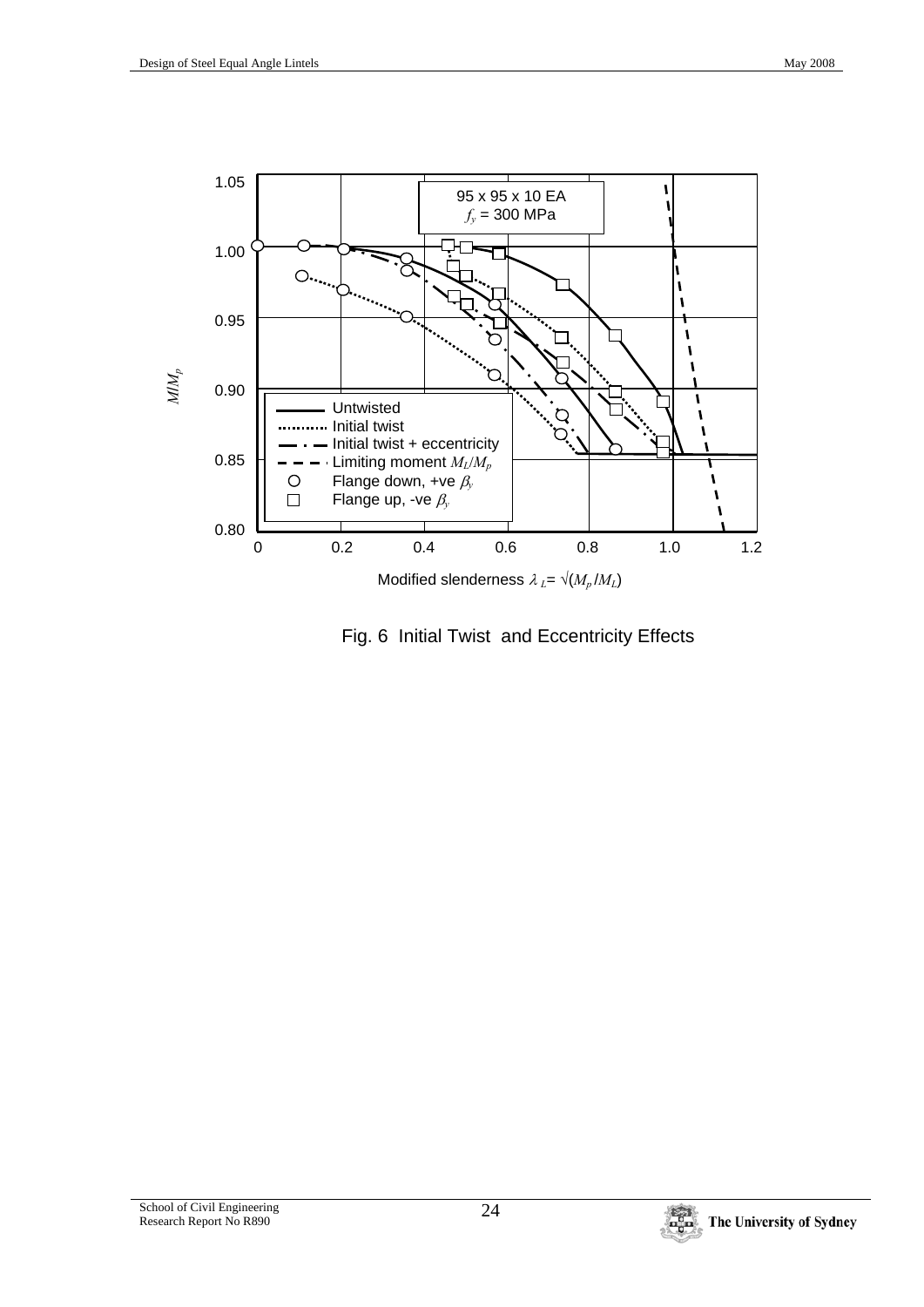

(a) Serviceability deflections

Fig. 7 Design Proposals